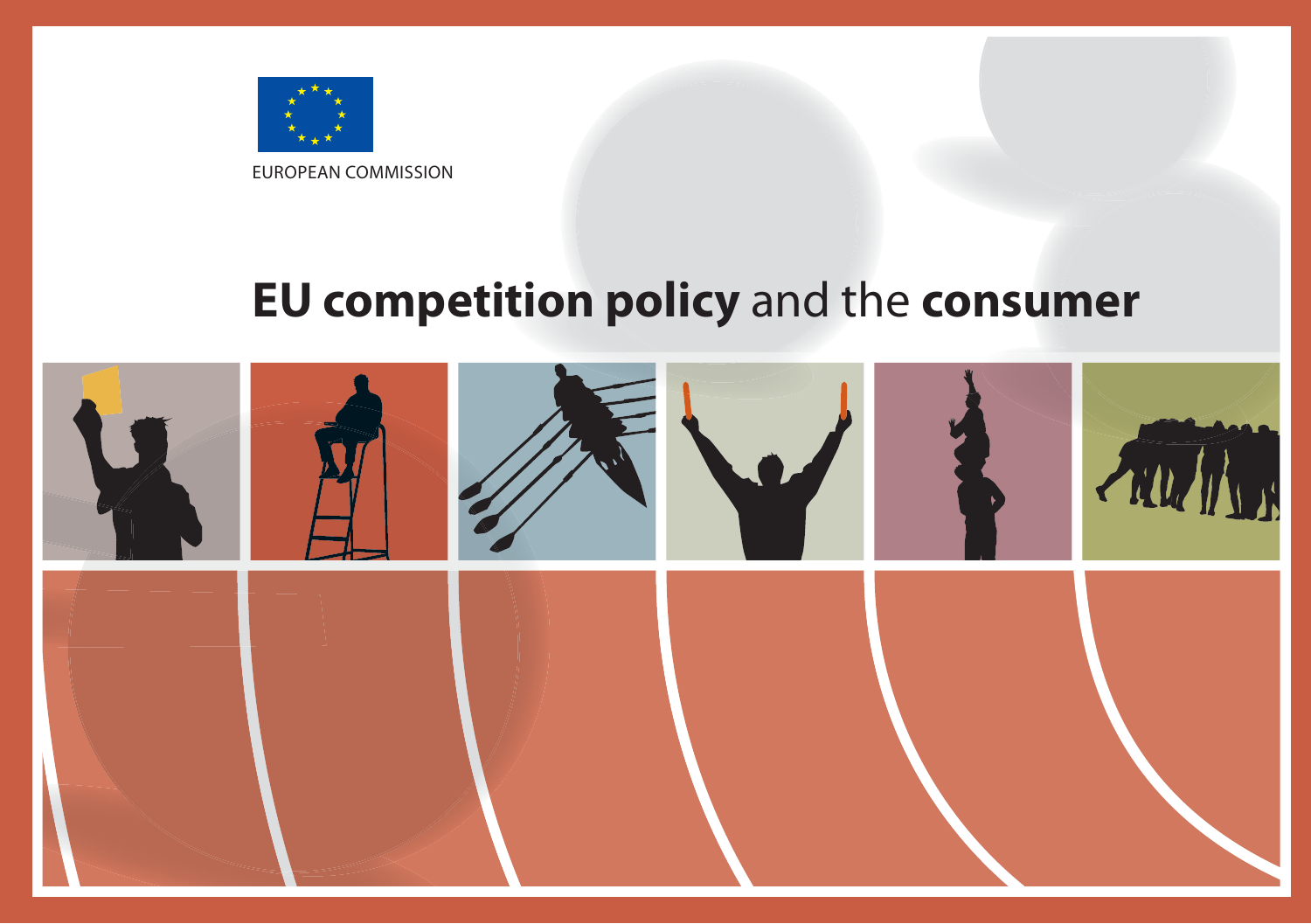# Foreword

I am delighted to introduce this consumers' guide to European competition policy. Open competition in Europe is important. It helps to lower prices and increases choice for European consumers.

This guide explains how the European Commission, together with national competition authorities, aims to ensure that there is free and fair competition in the European Union. It explains how they:

- take action against business practices which restrict competition;
- examine mergers to see if they reduce competition;
- open up competition in areas previously controlled by State-run monopolies;
- vet financial support given to companies by EU national governments;



• cooperate with other competition authorities around the world.

I hope that this introduction to the basic concepts of European competition policy will help people as consumers, and more widely as citizens of countries in the EU, to gain maximum benefit from our activities. Each section of the guide ends with a box summarising the relevant legislation. There is a glossary of key terms used in this booklet on the inside back cover. Examples the competition authorities<br>order to the basic concepts<br>and the competition policy will help people<br>introduction to the basic concepts<br>nepetition policy will help people<br>id more widely as citizens of<br>EU, to gain m

For more detailed information, please refer to the website below or to any of the other sources given in the section 'Where can I get more information?' http://europa.eu.int/comm/competition/index\_ en.html

This booklet is also available in electronic form on the above website.

Philip LOWE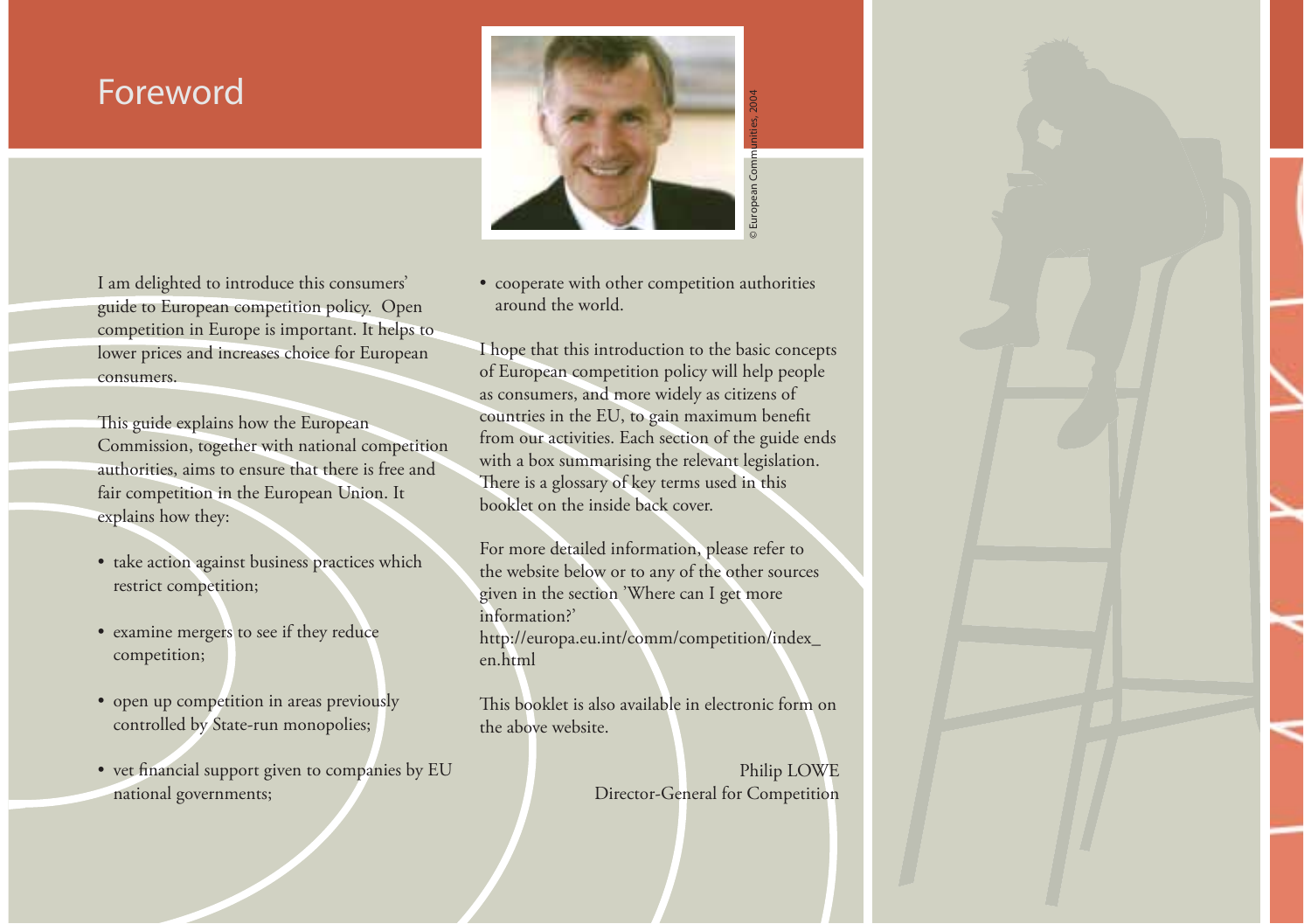# **EU competition policy** and the **consumer**



This booklet has been prepared by the Directorate-General for Competition of the European Commission as a guide for non-specialists. It does not have any legal value and does not bind the European Commission in any way.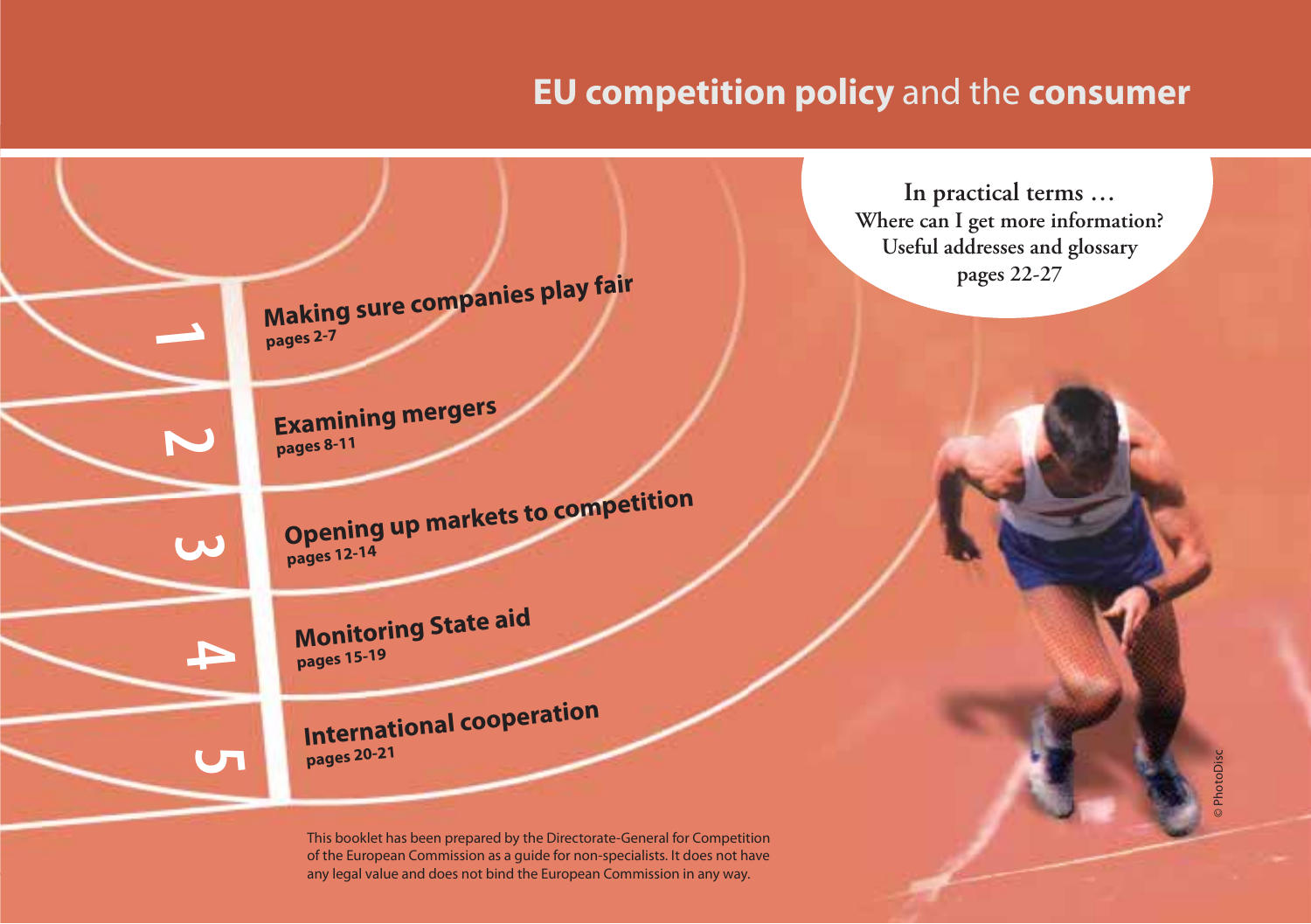# **Making sure companies play fair**

ANTITRUST

**In a free market, business is a competitive game. Sometimes, companies may be tempted to avoid competing with each other and try to set their own rules for the game. At times, a major player in the game may try to squeeze its competitors out of the market. The European Commission acts as the referee to ensure that all companies play by the same rules.**

# **Why are cartels so bad for the economy and how do you find them?**

A cartel is a group of similar, independent companies which join together to control prices or divide up markets and limit competition. Participants in a cartel can rely on their agreed market share and do not need to provide new products or quality services at competitive prices. Therefore, consumers end up paying more for less quality.

This is why cartels are illegal under EU competition law and why the European Commission imposes heavy fines on companies involved in a cartel. Since cartels are illegal, they are generally highly secretive and evidence of cartels is not easy to find.

The 'leniency policy' encourages companies to hand over inside evidence of cartels to the European Commission. The first company

in any cartel to do so will not have to pay a fine. This results in the cartel being destabilised. The policy has been very successful since its introduction in the EU.

In recent years, most cartels have been detected by the European Commission after one cartel member confessed and asked for leniency, though the European Commission also successfully continues to carry out its own investigations to detect cartels. Annual fines totalling between EUR 0.5 billion and EUR 1 billion have been imposed in cartel cases. These fines go into the Community budget, help finance the EU and ultimately save taxpayers' money. Perhaps more importantly, the risk of large fines deters companies from setting up or continuing cartels.

# **VITAMIN CARTELS**

In 2001, the European Commission fined eight companies (among which Hoffman-La Roche) for their participation in cartels designed to eliminate competition in the vitamin sector. Vitamins are used in a wide variety of products, such as cereals, biscuits, drinks, animal feed, pharmaceuticals and cosmetics. This was reflected in the fine of more than FUR 800 million For almost 10 years, the companies were able to charge higher prices than if there had been real competition between them, harming consumers and allowing the companies to make illicit profits.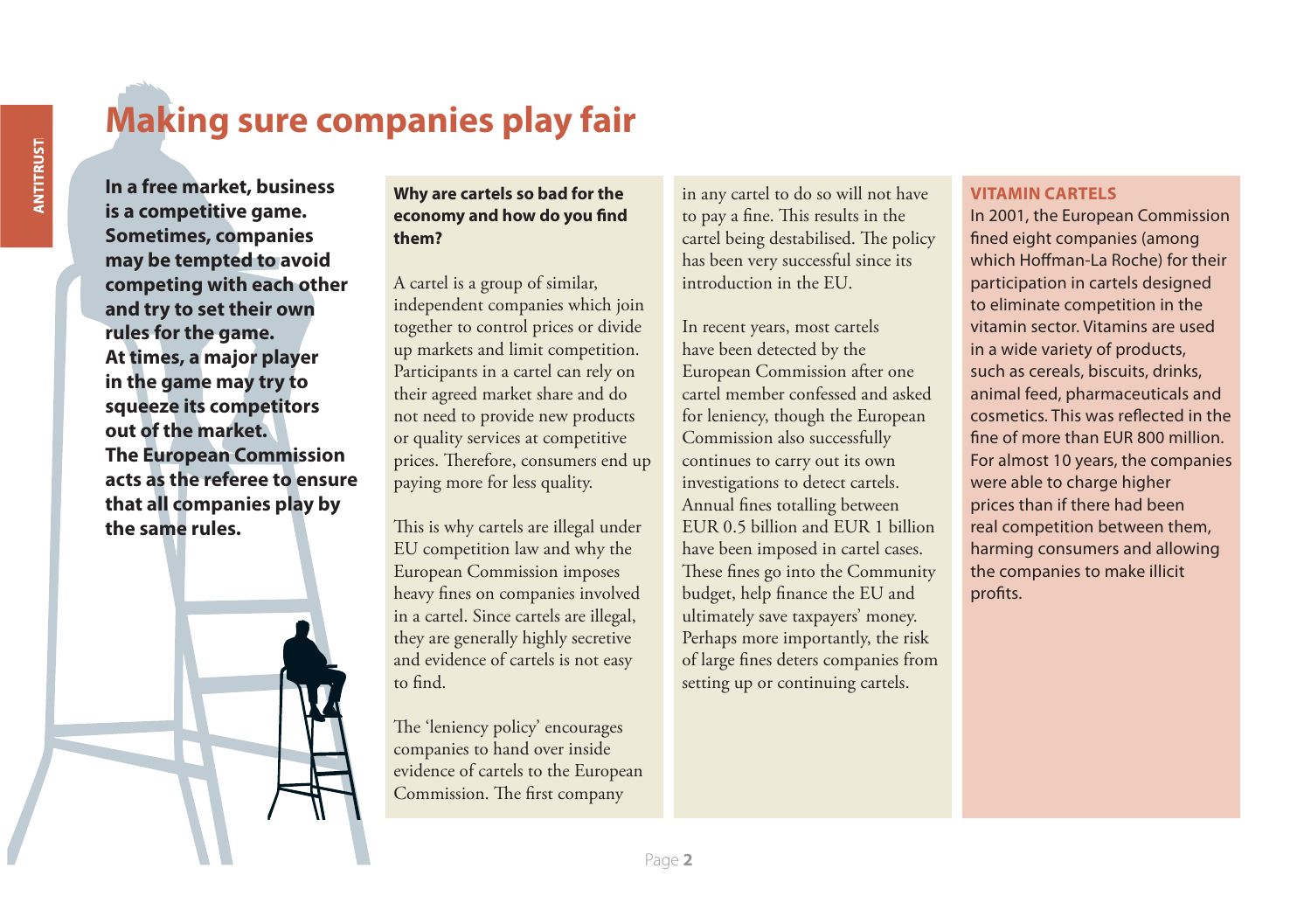# **Companies conclude agreements every day: are they all illegal?**

There are certain types of agreements which are particularly harmful for competition and are therefore almost always prohibited, namely secret cartels and other agreements in which competitors agree to fix prices, to limit production or to share markets or customers between them. Agreements between a producer and its distributors may also be prohibited, especially if they fix resale prices.

Not all agreements which restrict competition are necessarily illegal. Agreements which have more positive than negative effects are allowed. Generally speaking, agreements are more likely to be allowed when they are not concluded between competitors or where the companies involved have only a small part of the market.

Agreements between rival companies may restrict competition but may also be necessary to improve products or services, develop new products or find new and better ways of making products available to consumers. For example, new products requiring expensive research may only become available to consumers if several companies pool their efforts to develop them. Research and development agreements and technology transfer agreements are therefore often compatible with competition law. This may also be the case for other cooperation agreements (concerning joint production, purchasing or commercialisation, or standardisation), but will normally depend on a detailed analysis of circumstances and economic benefits of these agreements.

Other types of agreement which may restrict competition are those between suppliers and retailers. For instance, distribution agreements

for luxury perfume impose some restrictions on retailers as to the shop decoration or the training of personnel. On the other hand these agreements ensure that consumers can both buy in an environment which suits the product and benefit from personalised advice. They also avoid a situation where one distributor 'free rides' on the promotional efforts of another distributor. Whether other distribution arrangements, such as exclusive distribution or selective distribution, are lawful will depend on the market position of the companies involved and requires individual assessment above certain market share thresholds.

#### **VIDEO GAMES**

Between 1991 and 1998, Japanese video games maker Nintendo and seven of its official distributors in Europe worked together to maintain artificially high price differences across the EU. Each distributor was obliged to prevent exports from its territory to another through unofficial distribution channels (so-called parallel trade). Under Nintendo's leadership, the companies collaborated intensively to find the source of any such exports. Traders who allowed these exports were punished by being given smaller shipments or by being boycotted altogether. As a result, prices for play consoles and games differed widely from one European Union country to another, with the United Kingdom being up to 65 % cheaper than Germany and the Netherlands. The European Commission imposed a total fine of EUR 168 million on Nintendo and the distributors.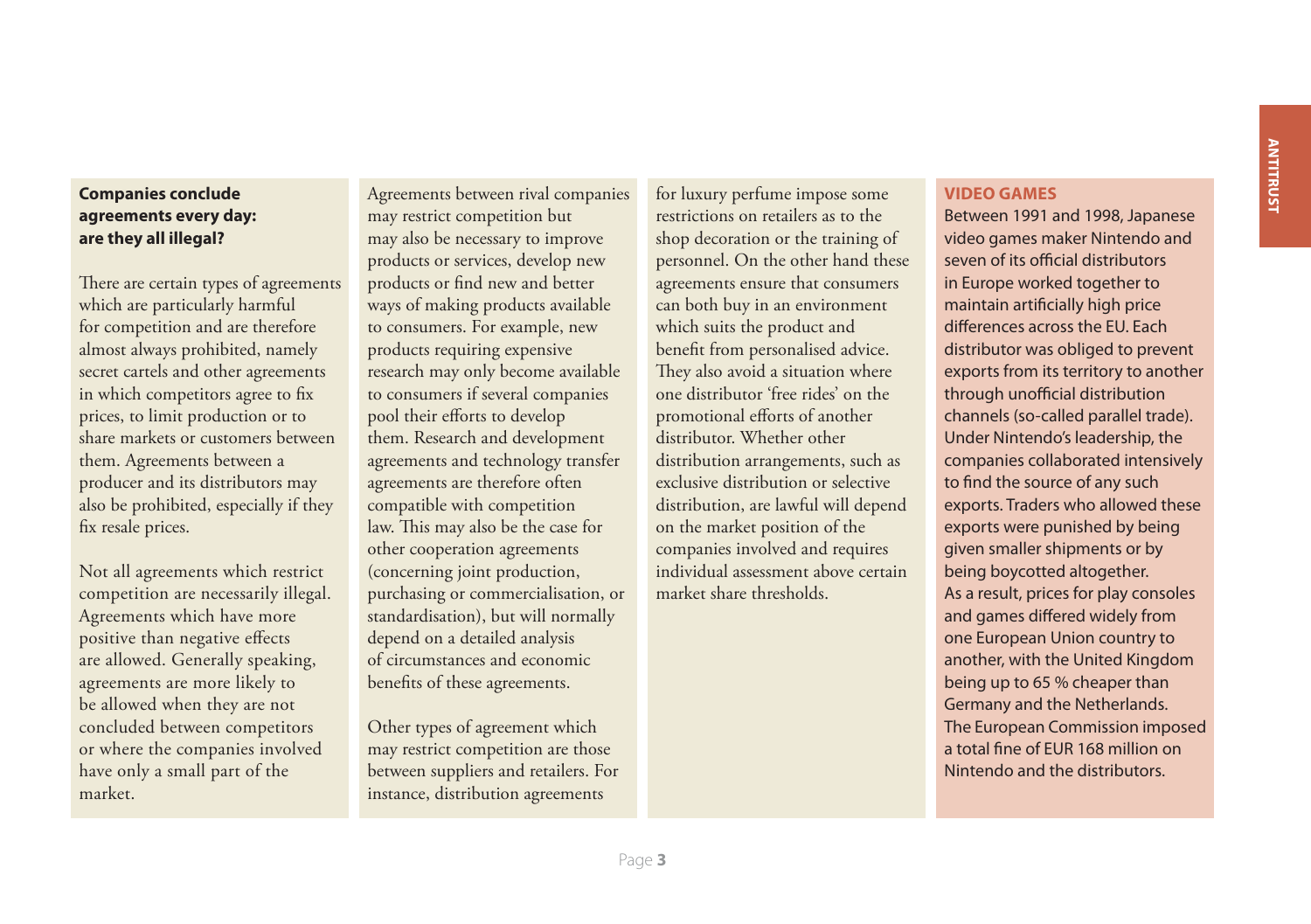# **CAR SALES BETWEEN EU MEMBER STATES**

In 1998, following many complaints from consumers, the European Commission fined Volkswagen AG EUR 90 million for banning its Italian dealers from meeting orders from German and Austrian customers attracted by lower prices in Italy. It is illegal for car manufacturers to discourage their dealers from selling to customers resident in other EU Member States. The European Commission publishes a six-monthly review of pretax car prices in each of the EU Member States to help consumers to identify the country in which the car they might want to buy is cheapest.





# **What if a large company tries to squeeze competitors out of its market?**

If a company (or group of companies) has a large proportion of the business in a particular market, it is likely to have a dominant position in the market. Dominant companies have the economic strength to act without having to take account of either their competitors or their consumers. This is why it is illegal for companies to abuse their dominant position.

Such abuses may involve:

- charging unreasonably high prices, which may exploit customers;
- charging unrealistically low prices, which may be used to drive competitors out of a market or to make it more difficult for competitors to enter the market;
- discriminating between trading partners, for example by refusing to deal with

certain customers or by offering discounts only to those customers which obtain all or most of their supplies from the dominant company;

• forcing unjustified trading conditions on trading partners, for example where a dominant company makes the sale of one product conditional on the sale of another product.

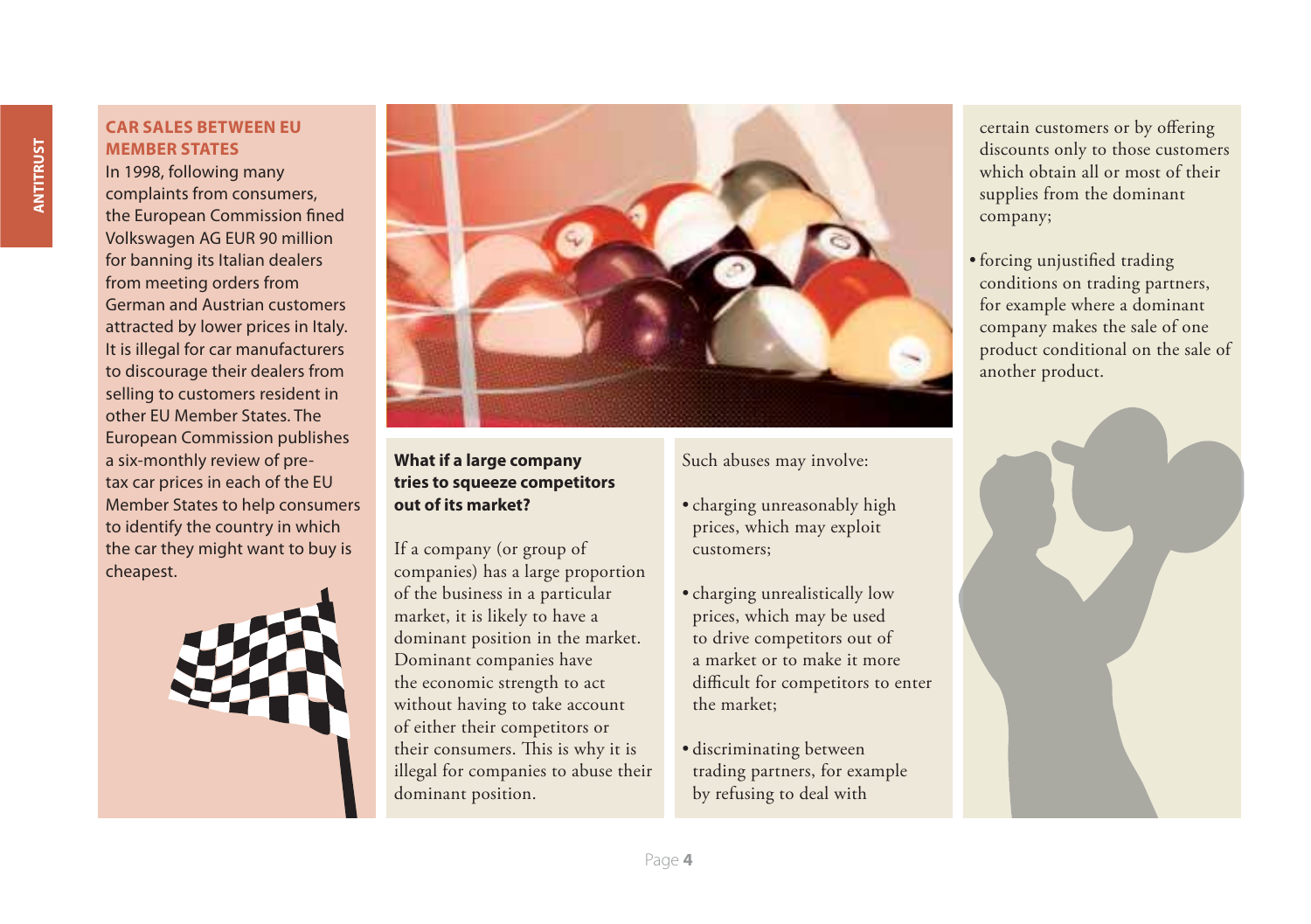#### **TYRES**

In 2001, the European Commission fined French tyre-maker Michelin EUR 20 million for abusing its dominant position in the market for heavy vehicle replacement tyres in France during most of the 1990s. Over 50 % of new replacement tyres for heavy vehicles and an even higher share of retread tyres were made by Michelin. None of its competitors were comparable in size so it was difficult for dealers to avoid doing business with Michelin. Michelin used a system of rebates and bonuses to make dealers dependent on its tyres and prevented them from choosing their suppliers freely.

# **MICROSOFT**

In 2004, the European Commission fined Microsoft FUR 497 million for abusing its dominant position in the market for operating systems for personal computers (PCs) between 1998 and 2004. Microsoft's Windows operating system holds a 95 % share of the market. Microsoft was found to have:

(i) withheld information which rival server software would have needed to 'talk' properly with Windows-based PCs. This meant that rivals could not compete fairly in the market; and (ii) made the purchase of Windows conditional on the simultaneous acquisition of Microsoft's separate Windows media player product. This had the effect of populating virtually all PCs with Windows media player, and hence distorting competition by artificially driving content providers and applications developers to the Windows media platform. Microsoft has appealed to the

European Court of First Instance against this decision.

# **Who enforces EU competition law on business practices which restrict competition?**

The European Commission applies and enforces EU law. It can require companies to provide information and, if necessary, carry out surprise inspections in the offices of companies and, with a court order, in the homes of company personnel.

If the European Commission finds evidence of illegal business practices which restrict competition, it can act to prohibit such behaviour. It can also fine companies up to 10 % of their annual turnover if the companies have, for example, participated in a cartel that fixed prices or agreed how to share out the market between them.

# **Does the Commission enforce EU competition law alone?**

No. All EU Member States have national competition authorities which have the power to enforce EU competition law. They can order agreements and practices which

restrict competition to be stopped and fine companies that have broken EU competition law.

As part of their close cooperation in the European Competition Network (ECN), the European Commission and the national competition authorities inform each other about new cases to avoid multiple investigations. They also inform each other before taking a decision in their cases to ensure that the law is applied consistently regardless of who enforces it. More information on the ECN can be found below.

# **Can national courts be asked to apply EU competition rules?**

Yes. Like the competition authorities, national courts have the power to determine whether a particular agreement complies with the requirements of EU competition law or not. Companies and consumers can claim damages if they have been the victim of illegal behaviour which restricts competition.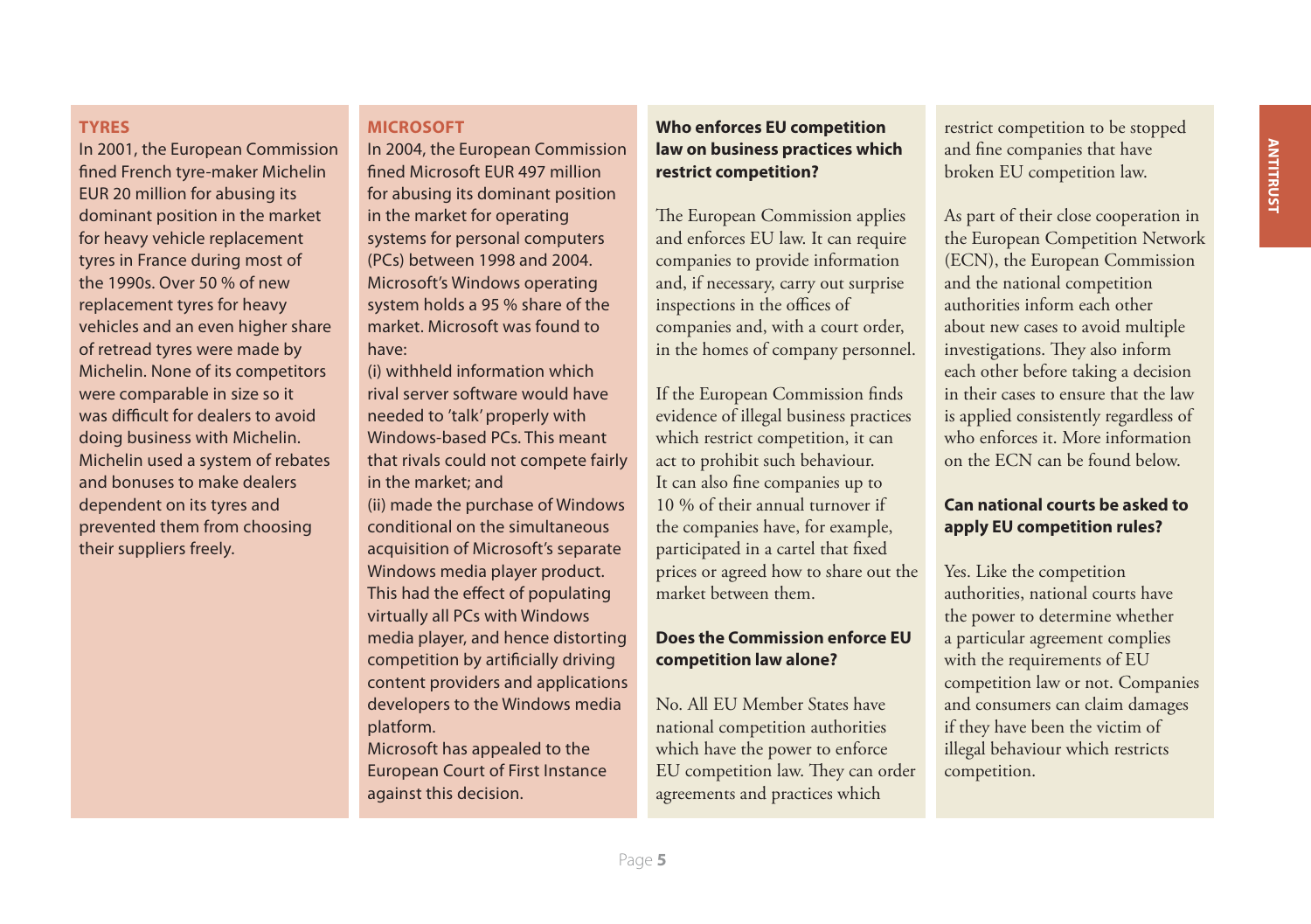# **The European Competition Network**

The European Commission and the national competition authorities in all EU Member States cooperate with each other through the European Competition Network (ECN) by:

- **informing each other of new cases and decisions;**
- **coordinating investigations, where necessary;**
- **helping each other with investigations; and**
- **exchanging evidence.**

This creates an effective mechanism to counter companies which engage in cross-border practices restricting competition.

The main objective of the ECN is to ensure that EU competition law is applied consistently across the EU. Through the ECN, the competition authorities inform each other of proposed decisions and take on board comments from the other competition authorities. Where it is necessary to ensure consistent



and effective application of the law, the European Commission may decide to deal with a case itself.

Within the ECN, groups of experts in certain sectors (for example, insurance and railways) discuss

competition problems and promote a common approach. In this way, the ECN allows the competition authorities to pool their experience and identify best practices.

# **Legislation: Article 81 of the EC Treaty (restrictive agreements)**

Agreements between companies or 'undertakings' which lead to an appreciable restriction of competition are prohibited. In fact, they are automatically void, so that the normal rule 'agreements need to be respected' does not apply. The European Commission or a national competition authority can order companies to end such illegal agreements and impose fines on companies for having concluded them. This applies also to unwritten agreements, as well as to concerted practices.

Examples include agreements which:

- $\blacksquare$  fix purchase or selling prices or other trading conditions;
- $\blacksquare$  limit production, markets, technical development or investment;
- share markets or sources of supply between competitors; or
- $\blacksquare$  apply discriminatory conditions to companies that are not parties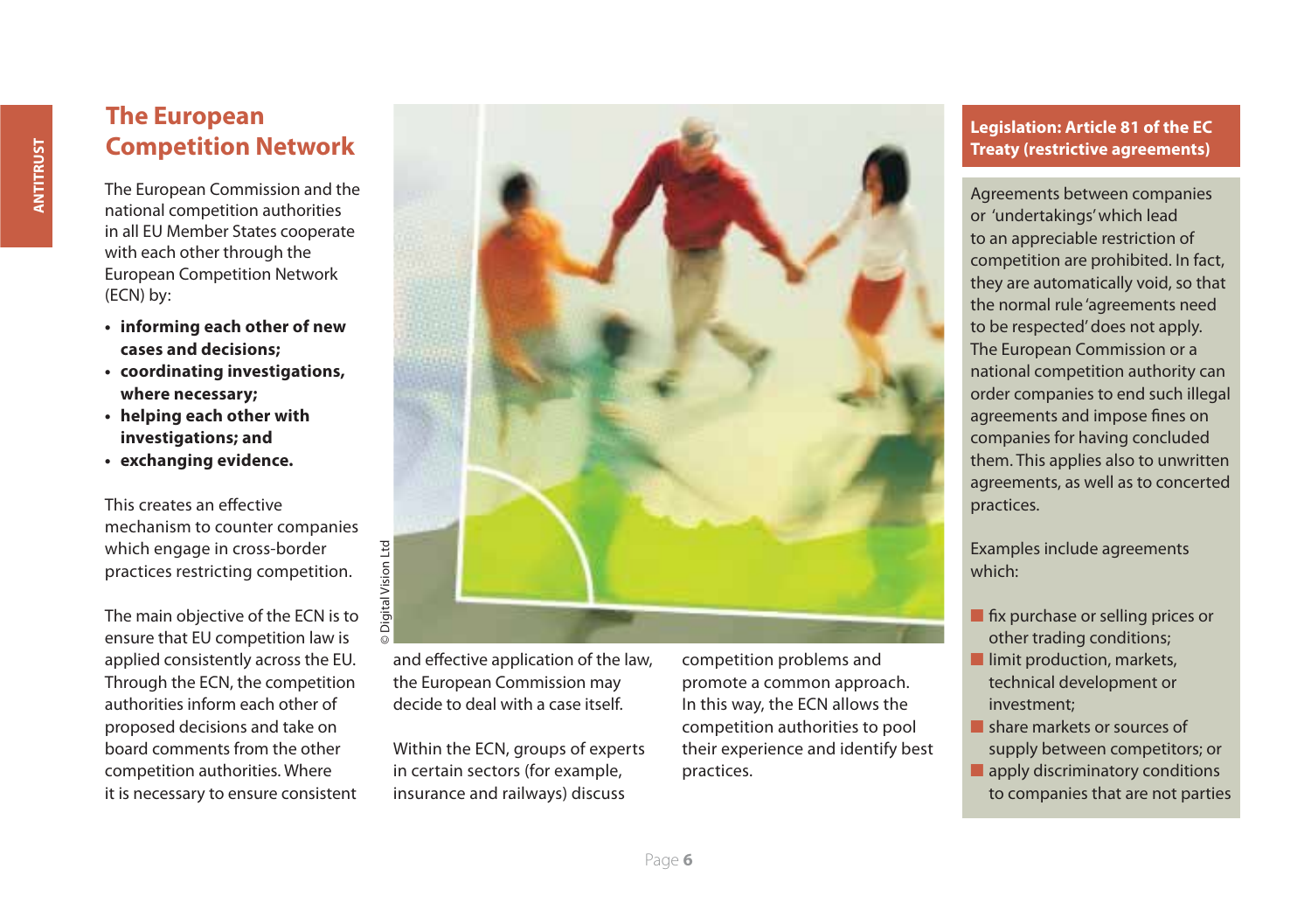to the agreement, placing them at a competitive disadvantage.

However, some restrictive agreements between companies are allowed as they may encourage competition, for example by promoting technical progress or by improving distribution. An agreement satisfying all of the following conditions is allowed:

- $\blacksquare$  it improves the production or distribution of goods or promotes technical or economic progress;
- $\blacksquare$  it allows consumers a fair share of the resulting benefit;
- $\blacksquare$  the restriction of competition must be necessary to achieve the two points above;
- $\blacksquare$  it must not eliminate competition for a substantial proportion of the products or services.

On that basis, the European Commission has adopted so-called block exemption regulations which spell out the conditions to be fulfilled by certain categories

of agreements in detail. Restrictive agreements that fulfil the conditions of a block exemption regulation are allowed under Article 81. Current block exemption regulations cover notably research and development agreements, specialisation agreements and technology transfer agreements, as well as distribution agreements both in general and, more specifically, in the car sector. Furthermore, a number of block exemption regulations relating to particular sectors (insurance, transport) are in place.

The European Commission also issues guidance on how it will apply the conditions mentioned above in order to help companies to distinguish between agreements that are compatible with competition law and those which are not. Commission guidelines on the assessment of horizontal agreements (mainly between competitors) and of vertical agreements (such as distribution agreements) are a case in point. These guidelines discuss how the

most common types of agreements affect competition and use examples to illustrate how the Commission would look at such agreements.

Regulations and guidelines are published in the Official Journal of the European Union. Details and additional information — like an introductory brochure specifically dealing with vertical agreements — are available on the Internet (see http://europa.eu.int/comm/ competition/antitrust/legislation/ entente3\_en.html#iii\_1).

# **Legislation: Article 82 of the EC Treaty (abuse of dominant position)**

This article prohibits the abuse of a dominant position and applies under the following conditions:

 $\blacksquare$  the company holds a dominant position, taking into account its market share and other factors, such as whether there are credible competitors, whether the company has

its own distribution network and whether the company has favourable access to raw materials; all are factors which allow the company to evade normal competition;

- I the company dominates the European market or a 'substantial part' of it;
- $\blacksquare$  the company abuses its position by, for example, overcharging customers, charging excessively low prices designed to squeeze out competitors or bar new entrants from the market, or granting discriminatory advantages to some customers.

The European Commission or a national competition authority can prohibit an abuse and fine the offending company.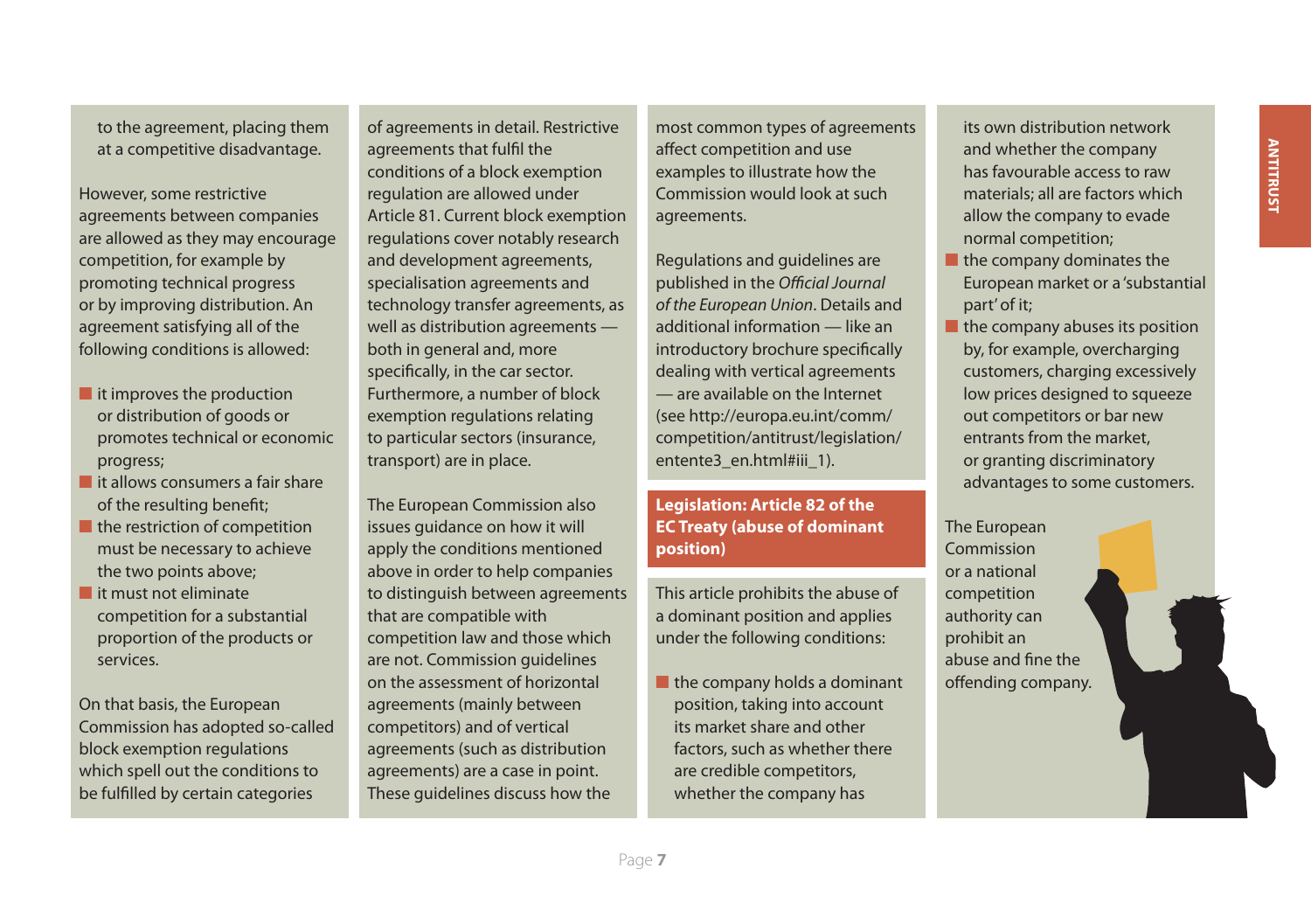# **Examining mergers**

**While companies combining forces (referred to below as mergers) can expand markets and bring benefits to the consumer, some combinations may reduce competition and harm consumers.**

# **Why are mergers examined at the European level?**

Combining the activities of different companies may allow the companies, for example, to develop new products more efficiently or to reduce production or distribution costs. Through their increased efficiency, the market becomes more competitive and consumers benefit from higher-quality goods at fairer prices.

However, some mergers may reduce competition in a market, usually by creating or strengthening a dominant player. This is likely to harm consumers through higher prices, reduced choice or less innovation.

Increased competition within the European single market and globalisation are among the factors which make it attractive for companies to join forces. Such reorganisations are welcome to the extent that they do not impede competition and hence are capable of increasing the competitiveness of European industry, improving the conditions of growth and raising the standard of living in the EU.

The objective of examining proposed mergers is to prevent harmful effects on competition. Mergers going beyond the national borders of any one Member State are examined at European level. This allows companies trading in different EU Member States to obtain clearance for their mergers in one go.

# **Which mergers are examined by the European Commission?**

If the annual turnover of the combined businesses exceeds specified thresholds in terms of global and European sales, the proposed merger must be notified to the European Commission, which must examine it. Below these thresholds, the national

competition authorities in the EU Member States may review the merger.

These rules apply to all mergers no matter where in the world the merging companies have their registered office, headquarters, activities or production facilities. This is so because even mergers between companies based outside the European Union may affect markets in the EU if the companies do business in the EU.

The European Commission may also examine mergers which are referred to it from the national competition authorities of the EU Member States. This may take place on the basis of a request by the merging companies or based on a request by the national competition authority of an EU Member State. Under certain circumstances, the European Commission may also refer a case to the national competition authority of an EU Member State.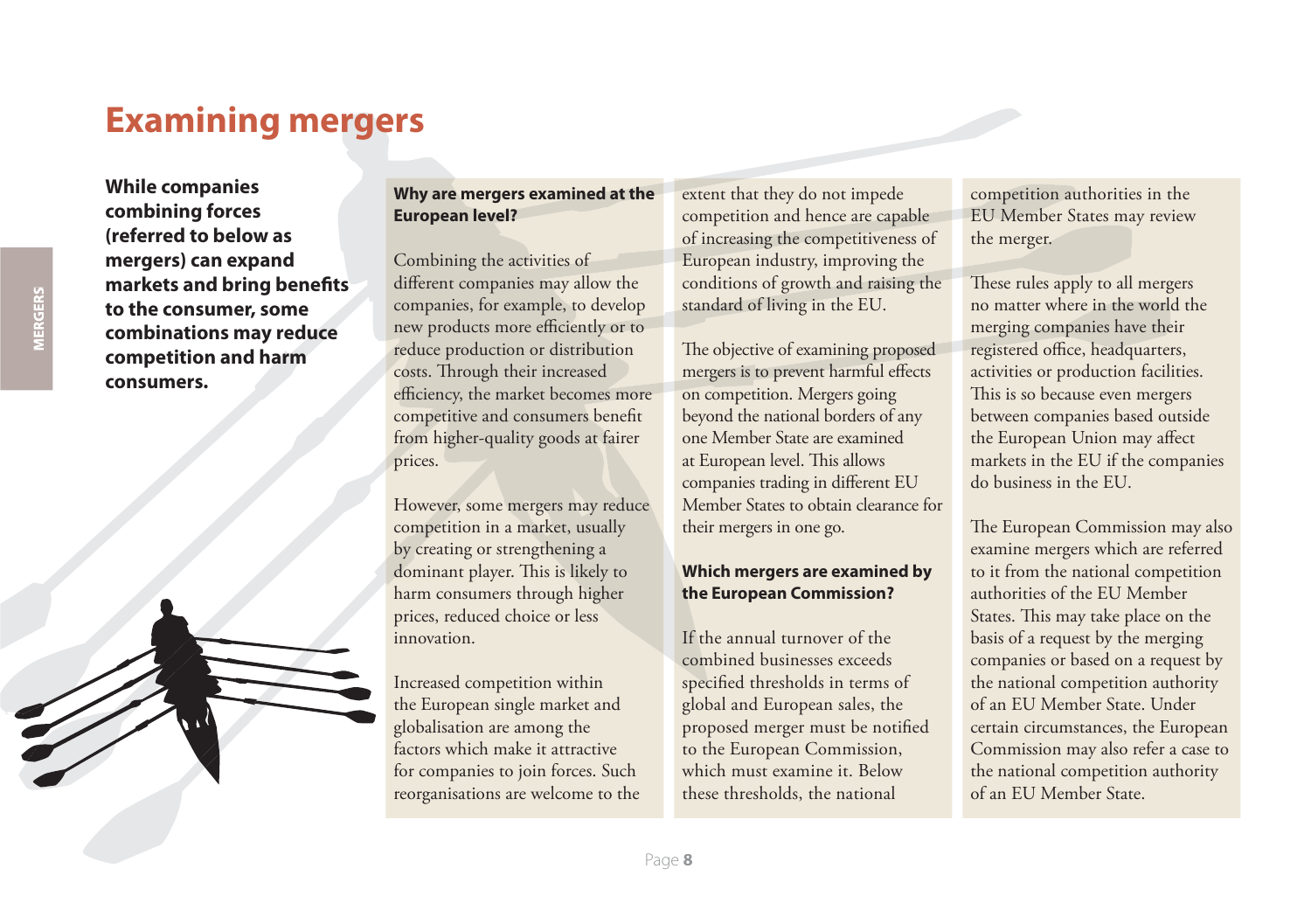## **When are mergers prohibited or approved?**

All proposed mergers notified to the Commission are examined to see if they would significantly impede effective competition in the EU. If they do not, they are approved unconditionally. If they do, and no commitments aimed at removing the impediment are proposed by the merging firms, they must be prohibited to protect businesses and consumers from higher prices or a more limited choice of goods or services. Proposed mergers may be prohibited, for example, if the merging parties are major competitors or if the merger would otherwise significantly weaken effective competition in the market, in particular by creating or strengthening a dominant player.

# **When does the European Commission approve mergers conditionally?**

However, not all mergers which significantly impede competition are prohibited. Even if the European Commission finds that a proposed merger could distort competition, the parties may commit to taking action to try to correct this likely effect. They may commit, for example, to sell part of the combined business or to license technology to another market player. If the European Commission is satisfied that the commitments would maintain or restore competition in the market, thereby protecting consumer interests, it gives conditional clearance for the merger to go ahead. It then monitors whether the merging companies fulfil their commitments and may intervene if they do not.

# **MERGERS IN THE PHARMACEUTICALS SECTOR**

Two large mergers in the pharmaceutical sector were notified to the European Commission: Sanofi/Synthélabo and Pfizer/Pharmacia. The European Commission concluded that both mergers could have an adverse impact on competition, limiting the choice of certain drugs available to patients. In both cases, the parties proposed transferring some of their products to competitors, which the European Commission agreed would restore competition in the markets and so protect the interests of patients. In the case of Sanofi/Synthélabo, among the products transferred or sold were, for instance, vitamin  $B_{12}$ sold under the name 'Delagrange', certain antibiotics, hypnotics and sedatives. In the case of Pfizer/Pharmacia, the parties, for instance, proposed transferring to competitors certain products

in development which would compete with Pfizer's Viagra, thereby allowing the deal to be cleared.

# **MERGERS IN THE CONSUMER GOODS/FOOD SECTOR**

The initial analysis of the European Commission concluded that the merger between the food companies Unilever and Bestfoods would reduce competition in the markets for instant soups, pasta sauces, jams and other food products in almost all EU Member States. Consumers would have been significantly affected by the proposed merger, which could have resulted in a reduced choice of products at higher prices. As a result, the parties proposed the sale of an estimated EUR 1 billion of their business to competitors and this allowed the European Commission to give conditional clearance to the merger. When examining the acquisition of Wella by Procter & Gamble, the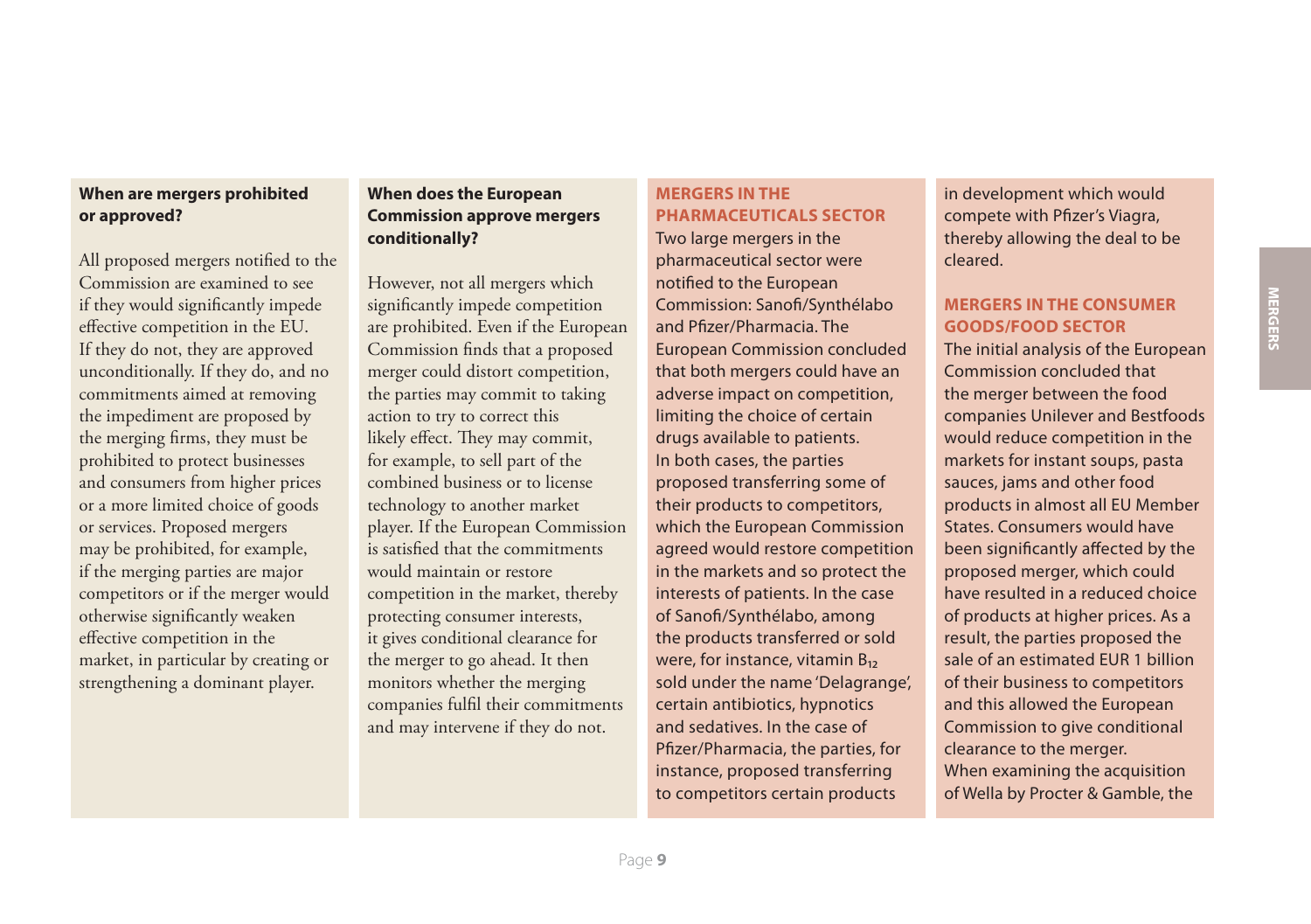that competition could be reduced in the markets for hair-care products (such as shampoos, conditioners, treatments and colourants) in Ireland, Sweden and Norway. To correct this, the parties offered to license a number of hair-care brands such as Herbal Essences, Silvikrin and Catzy to competitors in these countries. This allowed the European Commission to give conditional clearance to the acquisition.

European Commission concluded

# **MERGER OF FRENCH PETROLEUM COMPANIES**

TotalFina and Elf Aquitaine were the main players in the French petroleum products sector and their merger would have allowed them to push up costs for independent petrol distributors. In particular, this would have affected supermarkets, which have helped to reduce fuel prices in France.

The combined company would have operated around 60 % of

the service stations on French motorways. It would also have become the leading supplier of liquid petroleum gas (LPG). The European Commission considered that this level of market power would have pushed up prices. To remedy these competition concerns, TotalFina/Elf proposed the sale of a large proportion of these operations to competitors. For example, it proposed selling 70 motorway service stations in France to competitors. This allowed the European

Commission to give conditional clearance to the merger while ensuring that the French fuel markets remained competitive and that consumers continued to be charged fair prices.



Digital Vision Ltd © Digital Vision Ltd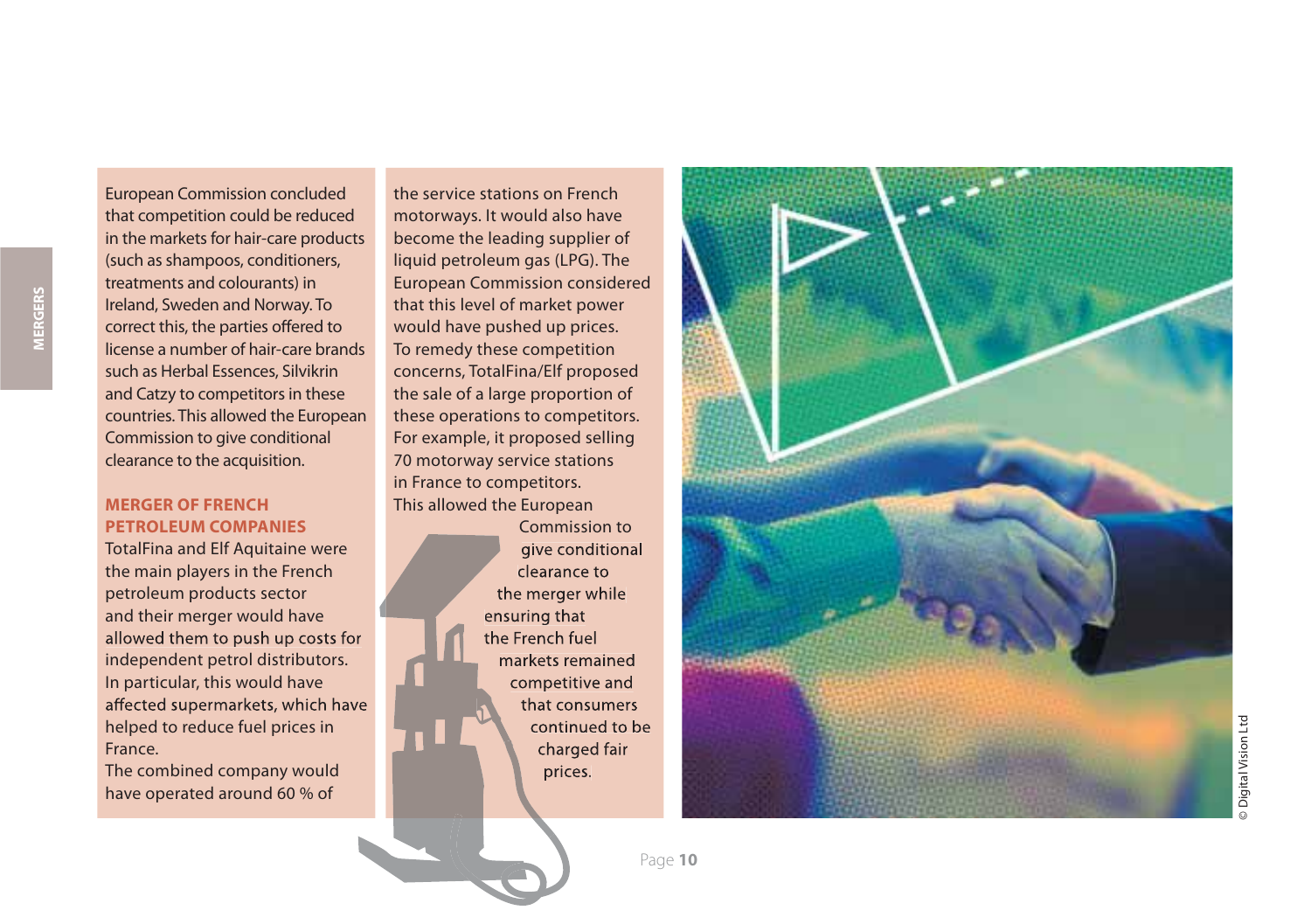# **Community law on merger control**

# **Regulation (EC) No 139/2004 the merger regulation:**

**The European Commission** has the exclusive power to investigate mergers with a Community dimension. Companies thus have a onestop shop for merger control, which simplifies and reduces administrative procedures. The main benchmarks for determining which mergers have a Community dimension are that the worldwide turnover of the merging companies is over EUR 5 000 million and that their Community-wide turnover is over EUR 250 million.

 $\blacksquare$  Mergers with a Community dimension have to be notified to the Commission for its agreement before they are put into effect. The Commission currently receives between 200 and 300 notifications

every year. The detailed statistics are available on the Europa competition website. Details of the notification requirements as well as the notification form (Form CO) are regulated by Commission Regulation (EC) No 808/2004.

- After an initial scrutiny period of 25 working days, the Commission decides either to authorise the transaction or, if it thinks that the concentration might result in a significant impediment to effective competition, it may initiate an in-depth investigation procedure which usually takes up to a further 90 working days (in certain circumstances, this may be increased to 105 or 125 working days).
- $\blacksquare$  At the end of this procedure, the Commission may authorise the merger conditionally or

unconditionally, or it may prohibit it, notably in cases where the companies have not been able to propose appropriate solutions to the concerns raised by the Commission. 'Conditions' attached to the authorisation frequently entail the sale to competitors of assets, shares, patents, etc.

- **Over 90 % of notified cases** are approved after the initial scrutiny period of 25 working days. Most cases going through the 90 working days' in-depth investigation procedure are resolved by a conditional authorisation. Since 1990, there have been only 18 outright prohibitions. Detailed statistics are available on the Europa competition website.
- $\blacksquare$  The Commission has adopted a number of interpretative notices on various aspects of

merger control which provide a detailed explanation of the analytical framework employed by the Commission in assessing the likely impact of mergers on competition, and of some of the basic terms used in merger control law (such as, for example, a notice on the concept of concentration). These can be found on the Europa competition website.

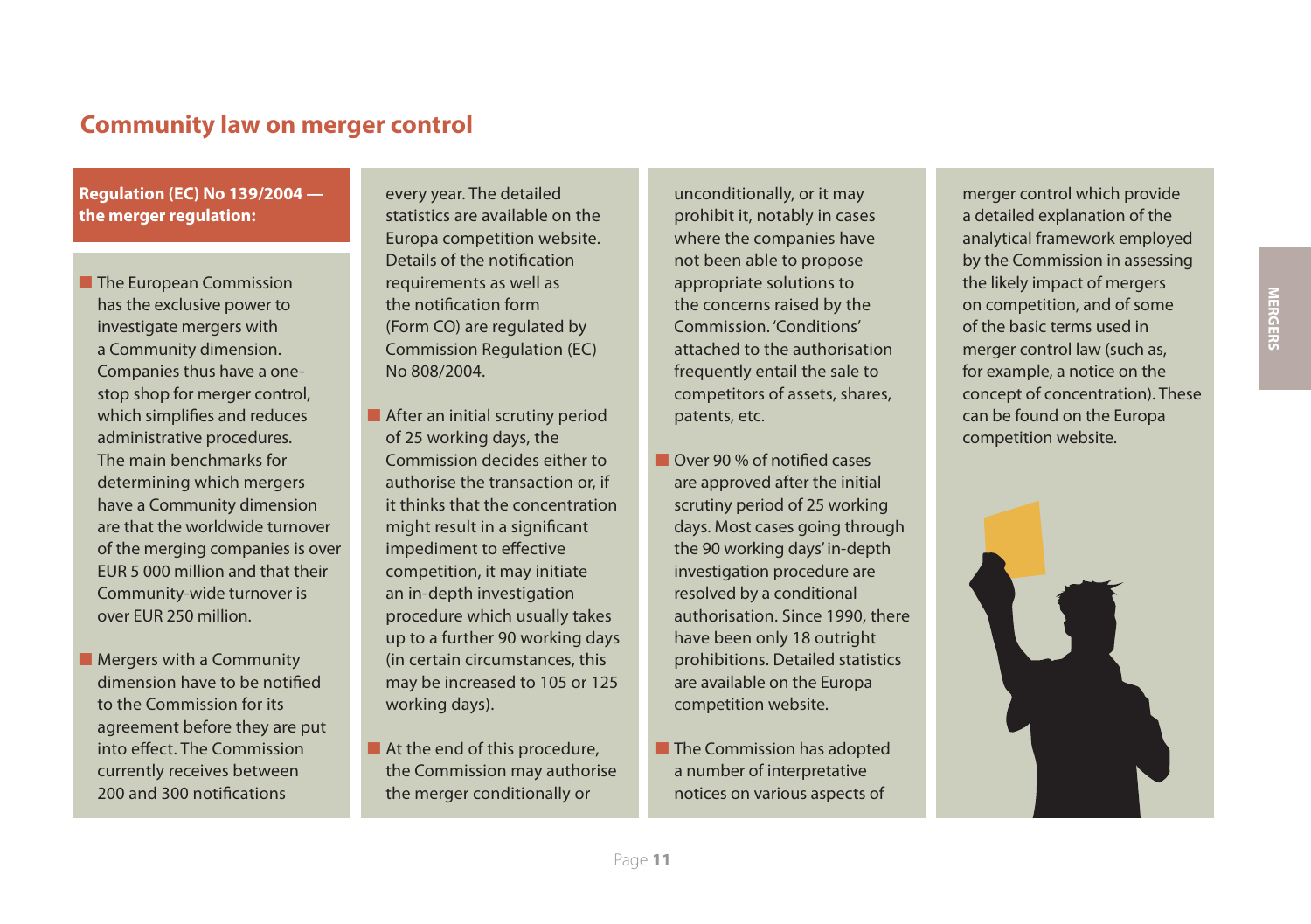# **Opening up markets to competition**

**Services such as transport, energy, postal services and telecommunications have not always been as open to competition as they are today. The European Commission has been instrumental in opening up these markets to competition (also known as liberalisation). ation)**

### **What are the advantages of liberalisation?**

In the EU Member States, services like these have previously been provided by national organisations with exclusive rights to provide a given service. By opening up these markets to international competition, consumers can now choose from a number of alternative service providers and products.

Opening up these markets to competition has also allowed consumers to benefit from lower prices and new services which are usually more efficient and consumer-friendly than before. This helps to make our economy more competitive.

### **LOW-COST AIRLINES**

Low-cost airlines have been able to start operating and developing in Europe thanks to the European Commission opening up the airline industry to competition. The wider and more affordable range of services now available are enjoyed by many European consumers.

# **GAS**

In 2004, the European Commission intervened when the French and German gas companies Gaz de France and Ruhrgas allegedly refused to allow the Norwegian gas producer Marathon access to their gas networks. Both the French and the German companies subsequently offered to improve access to their respective networks, allowing customers in France and Germany to benefit more effectively in future from the opening of the gas markets to competition.

# **How has freedom of choice been introduced?**

The approach of the European Commission has evolved over the years. In 1993, when requiring Denmark to end the monopoly rights of the State-owned railway company DSB on the port facilities at Rødby, the European Commission left the Danish government the choice to allow competitors to use the same facilities or, alternatively, to construct new facilities near the existing port. However, it soon became apparent that establishing competing facilities, especially in the case of nationwide networks, requires a great deal of investment and is usually inefficient. So the European Commission developed the concept of legally separating the provision of the network from the commercial services using the network.

In the railway, electricity and gas industries, the network operators are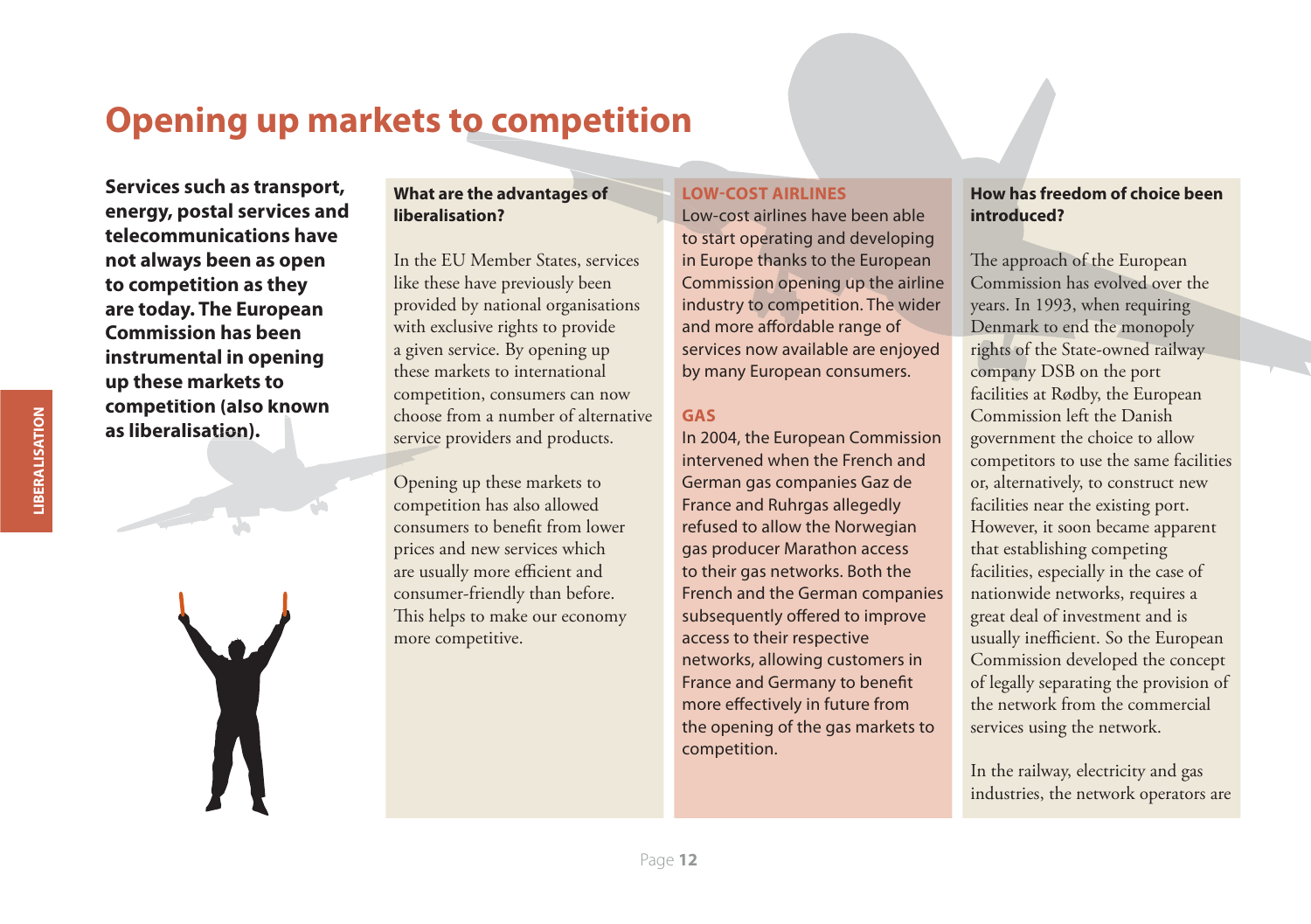now required to give competitors fair access to their networks. In these industries, monitoring fair network access by all suppliers is essential to allow the consumer to choose the supplier offering the best conditions.

# Does this have a direct effect **on consumers?**

In the two markets which were opened up to competition first (air transport and telecommunications), average prices have dropped substantially. This is not the case for markets which were opened up to competition later or not at all (such as electricity, gas, rail transport and postal services), where prices have remained unchanged or have even increased. Although this may be due to sector-specific factors - for instance, gas prices are closely related to oil prices — it seems that consumers have been able to benefit more easily from lower prices in sectors which are more open to

# **THE COST OF CALLS FROM FIXED TELEPHONES**

The European Commission opened the telecommunications sector completely to competition on 1 January 1998. This allowed residential and business users in Europe to save 13 % and 23 % respectively on their telephone bills for domestic calls from fixed telephones between August 1998 and August 2003.

The savings were even more dramatic for international calls, where the average cost of calls to all OECD countries fell by 41 % for residential users and by 45 % for business users.



#### **Average monthly phone bill for national calls (EUR)**



### **Average cost for 10-minute international calls (EUR)**

(Source: Ninth report on the implementation of the telecommunications regulatory package, COM(2003) 715 final).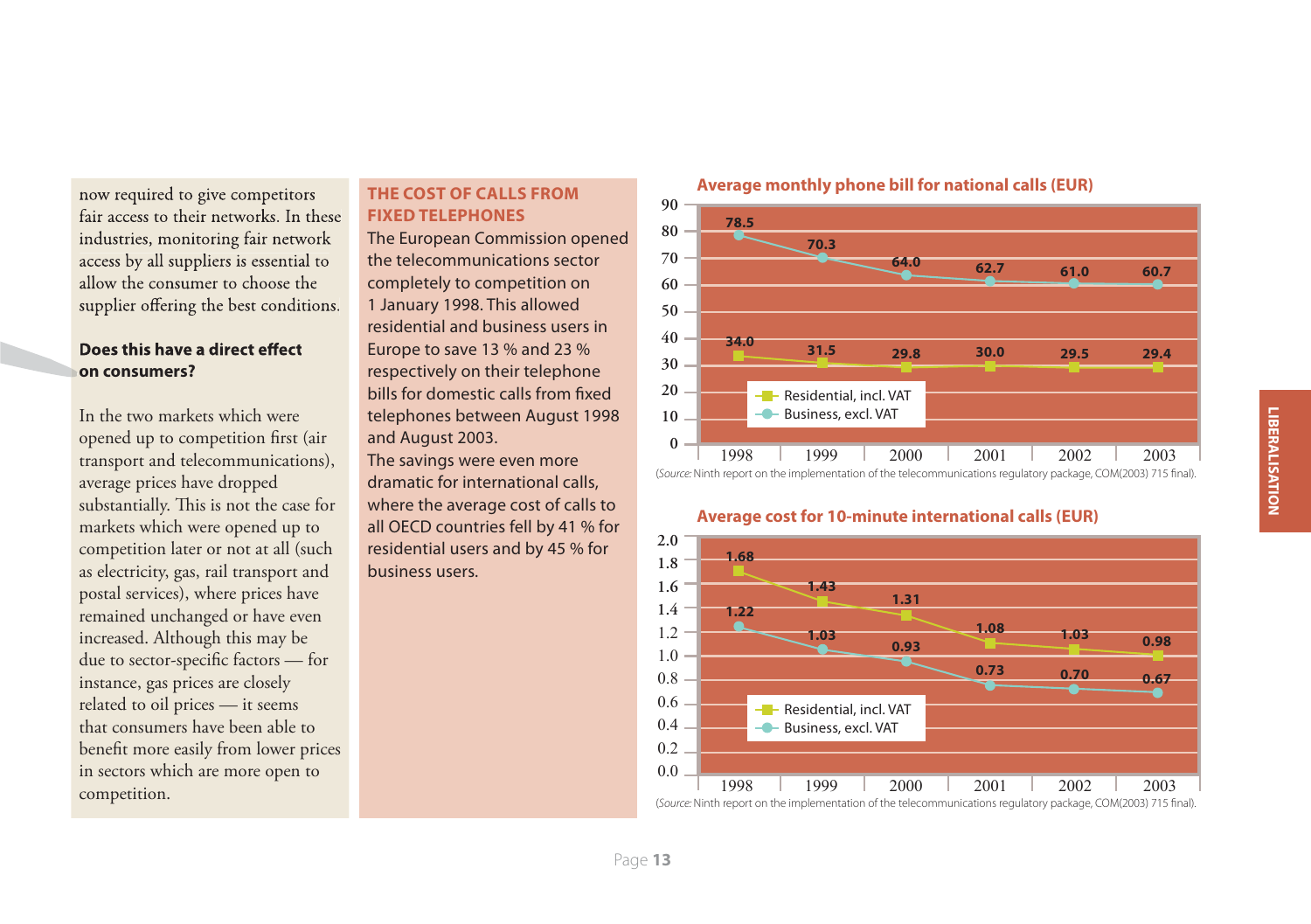

# **Can public services be delivered properly in a competitive market?**

Opening up new markets requires additional regulation to ensure that public services continue to be provided and that the consumer is not adversely affected. When applying competition law, the European Commission always takes account of the special obligations placed on any organisation benefiting from 'monopoly rights'. This approach ensures that there is fair competition without handicapping the Statefunded provider, which is obliged to provide services in the public interest even where this is not profitable.

**POSTAL SERVICES** The State-funded German postal service, Deutsche Post, is obliged to maintain an expensive, nationwide network of post offices and therefore has higher costs than its competitors. In March 2001, when the European Commission asked Deutsche Post to provide its parcel services at a fair price, it recognised that part of Deutsche Post's costs came from this obligation. As a result, it only asked Deutsche Post to set its prices to cover the extra cost of providing parcel services, over and above the cost of maintaining this network (i.e. the incremental cost).

# **Legislation: Article 86 of the EC Treaty**

The EC Treaty states that the 'activities of the Community shall include a system ensuring that competition in the internal market is not distorted'. The European Commission opens up markets to competition through the use of different legal instruments, including Articles 81 and 82 of the EC Treaty. Article 86 of the EC Treaty gives the European Commission a specific duty to monitor public undertakings and undertakings to which Member States grant special or exclusive rights. It gives the European Commission the power to address appropriate directives or decisions to Member States which enact or maintain measures contrary to the rules contained in the Treaty.

The European Commission has adopted directives under Article 86:

- $\blacksquare$  to ensure that financial relations between the Member States and their public companies are transparent; and
- $\blacksquare$  to open up the electronic communications markets to competition.

If EU Member States do not comply with directives, the European Commission initiates an infringement procedure under Article 226 of the EC Treaty.

The decisions taken by the European Commission under Article 86 also contributed significantly to the opening up of markets to competition. By 2004, decisions had been adopted in most of the areas where Member States granted special and exclusive rights (for further details see http: //europa.eu.int/comm/competition/ liberalization/decisions/):

- postal services  $(5)$ ,
- $\blacksquare$  mobile telecommunications (2),
- $\blacksquare$  airports (3),
- ports and maritime transport  $(4)$ ,
- $\blacksquare$  insurance (1) and
- $\blacksquare$  broadcasting (1).

The European Commission also examined complaints in other sectors, such as energy, but solutions favourable to consumers were found without the need for formal decisions. In addition, the European Commission has proposed measures to the European Parliament and the Council to open up some of these markets to competition.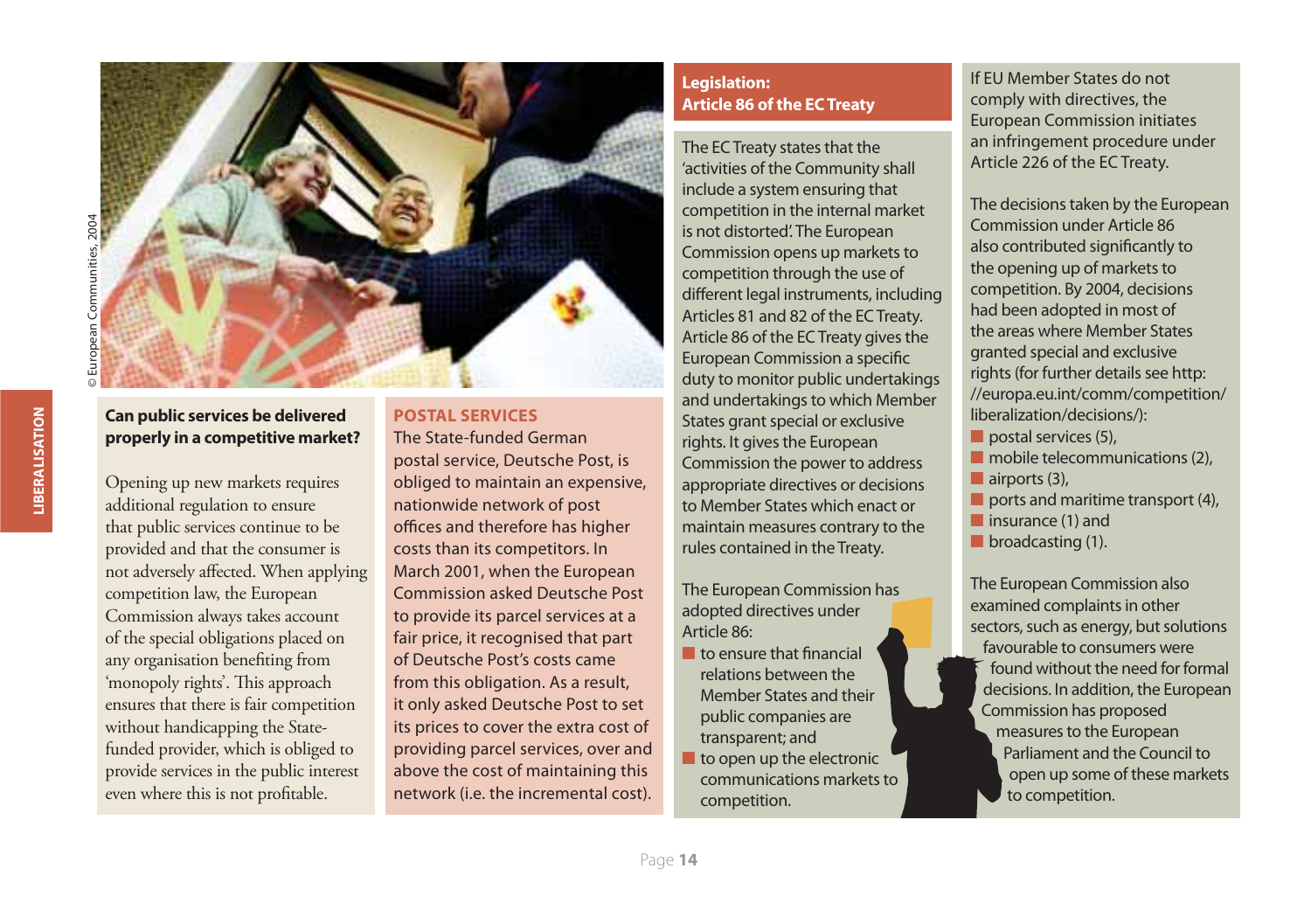# **Monitoring State aid**

**It is of fundamental importance that competitors operate on an equal basis. Faced with free trade between EU Member States and the opening of public services to competition, national authorities sometimes want to use public resources to promote certain economic activities or to protect national industries. The granting of these resources is known as State aid.**

**State aid can distort fair and eff ective competition between companies in Member States and harm the economy, which is why the European Commission monitors State aid.** 

# **What is State aid?**

A company which receives government support obtains an unfair advantage over its competitors. Therefore, the EC Treaty generally prohibits State aid unless it is justified by reasons of general economic development. To ensure that this prohibition is respected and exemptions are applied equally across the European Union, the European Commission is in charge of watching over the compliance of State aid with EU rules.

As a first step, it has to determine if a company has received State aid, which is the case if the support meets the following criteria:

1. there has been an intervention by the State or through State resources which can take a variety of forms (e.g. grants, interest and tax reliefs, guarantees, government holdings of all

or part of a company, or the provision of goods and services on preferential terms, etc.),

- 2. the intervention is likely to affect trade between Member States,
- 3. the intervention confers an advantage to the recipient on a selective basis, for example to specific companies or sectors of the industry, or to companies located in specific regions,
- 4. competition has been or may be distorted.

By contrast, general measures  $\mathbf{w}$  are not regarded as State aid because they are not selective and apply to all companies regardless of their size, location or sector. Examples include general taxation measures or employment legislation.

# **STATE AID TO GERMAN, AUSTRIAN AND FRENCH PUBLIC BANKS**

The German and Austrian Landesbanken obtained State guarantees from their governments protecting them from bankruptcy. These guarantees allowed the public banks to grant loans on more favourable conditions than their commercial competitors.

After an investigation of the guarantees, the European Commission concluded that the guarantees constituted illegal State aid and negotiated their phasing out with the German and Austrian governments.

A similar decision was taken with regard to a guarantee by the French government to the public financial institution Caisse des Dépôts et Consignations ( CDC ) to support the commercial banking activities of CDC. The Commission also demanded the phasing out of the guarantee, allowing CDC to adjust its operational and legal environment to operate under the same conditions as its competitors. These decisions of the Commission contributed to restoring fair competition in the banking sector.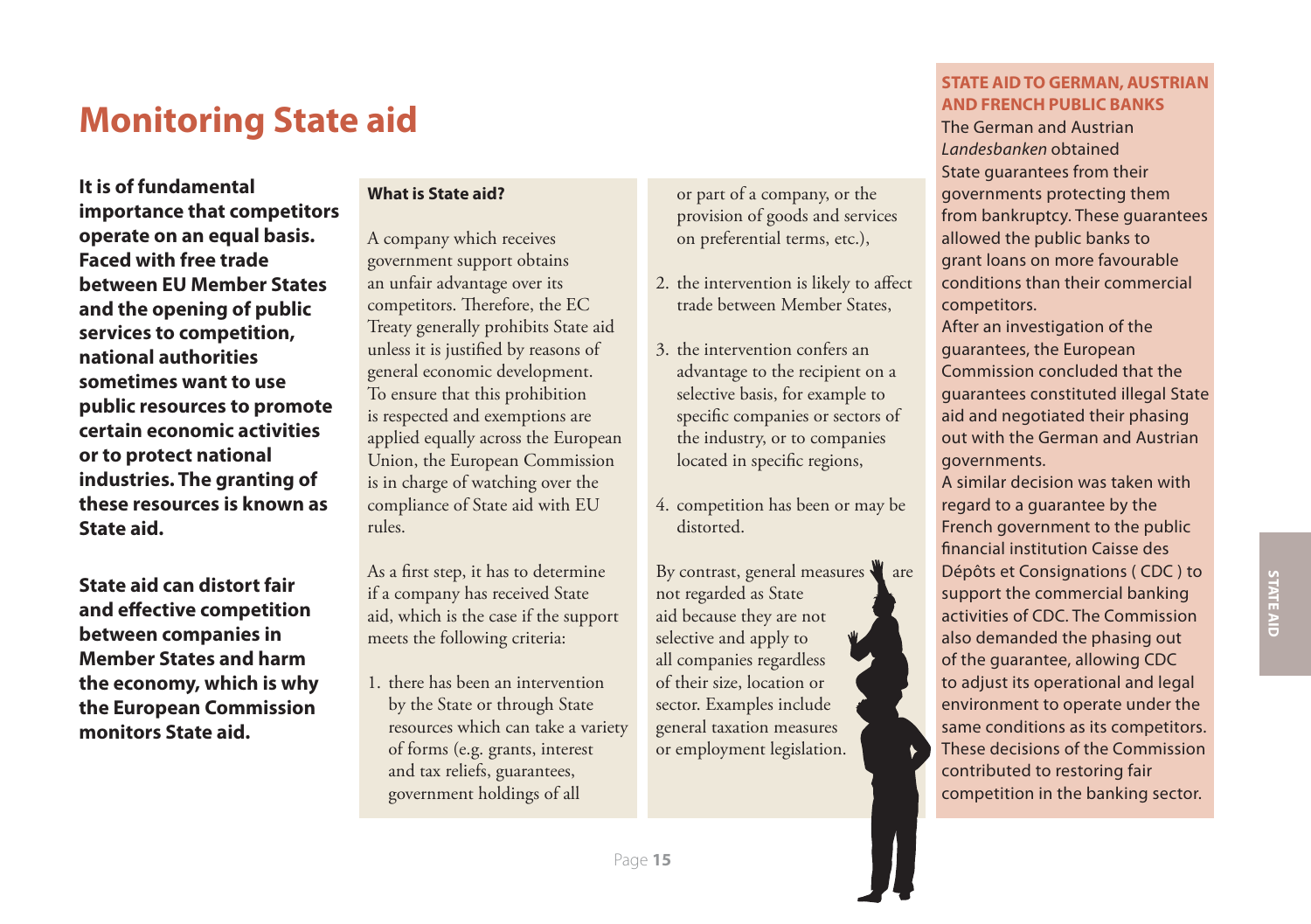# **When is State aid allowed?**

The EC Treaty contains a list of possible circumstances in which State aid may be granted. Over the years, the European Commission has developed a clear framework for State aid measures which are in the common interest of the European Union and thus allowed. These include developing disadvantaged regions, promoting small and medium-sized enterprises (SMEs), research and development (R & D), the protection of the environment, training, employment and culture.

The most controversial types of State aid, which are subject to an in-depth investigation by the European Commission, are rescue and restructuring aid, financial transactions between the State and its public companies resulting in aid and aid to companies in certain sensitive sectors such as steel, shipbuilding and motor vehicles. In particular, aid for the rescue and restructuring of companies in financial difficulties may allow a company on the verge of bankruptcy to stay in

business, usually at the expense of competitors and their employees. Even the jobs maintained at the company which receives the State aid are often uncertain. The Commission has adopted guidelines reflecting an increased focus on large companies that trade across the EU. These companies usually have large market shares and State support in their favour affects competition and trade more significantly. The new guidelines introduce stricter rules concerning the efforts big beneficiaries have to make to finance their own survival. For example, large companies should in the future carry around 50 % of the restructuring cost themselves.

Aid which does not contribute to any of the commonly accepted objectives of the European Union cannot be allowed. Examples of such unlawful aid are general investment aid for large companies outside well-defined disadvantaged regions, export aid and operating aid (which is aid to cover the running costs of companies).

#### **TRAINING AID TO FIAT**

The European Commission approved training aid amounting to EUR 38 million for the Italian car manufacturer Fiat to improve the knowledge of workers whose jobs were at risk due to rationalisation measures and who needed training to adapt to changes in production processes and demands. The European Commission is generally favourable towards training aid measures. Several European Councils have declared that training is an important factor to make the European economy more competitive on world markets.

# **RESEARCH AND DEVELOPMENT AID TO MOTOROLA, PHILIPS AND ST MICROELECTRONICS**

In 2003, the Commission approved aid in the amount of EUR 293 million for a joint research project of the three companies to develop new technology for first prototypes of integrated circuits with nano-metric dimensions. The aid was approved for research in all stages, i.e. fundamental, pre-competitive and industrial

research. One of the positive elements of the project was the substantial increase of research personnel as well as the increase in R & D expenditure, thereby contributing to European Council targets to increase R & D spending by industry and Member States to foster the competitiveness of European industry.

# **STATE AID TO ALSTOM**

The European Commission approved restructuring aid by the French government to Alstom, a group with a wide range of production activities mainly in the transport and energy sectors. The aid was approved on the condition that the company adopts so-called compensatory measures, such as selling off businesses in various sectors of the group's activities. These compensatory measures were necessary to ensure that the restructuring aid would not cause substantial harm to competitors operating without State aid and to restore fair competition in the transport and energy sectors.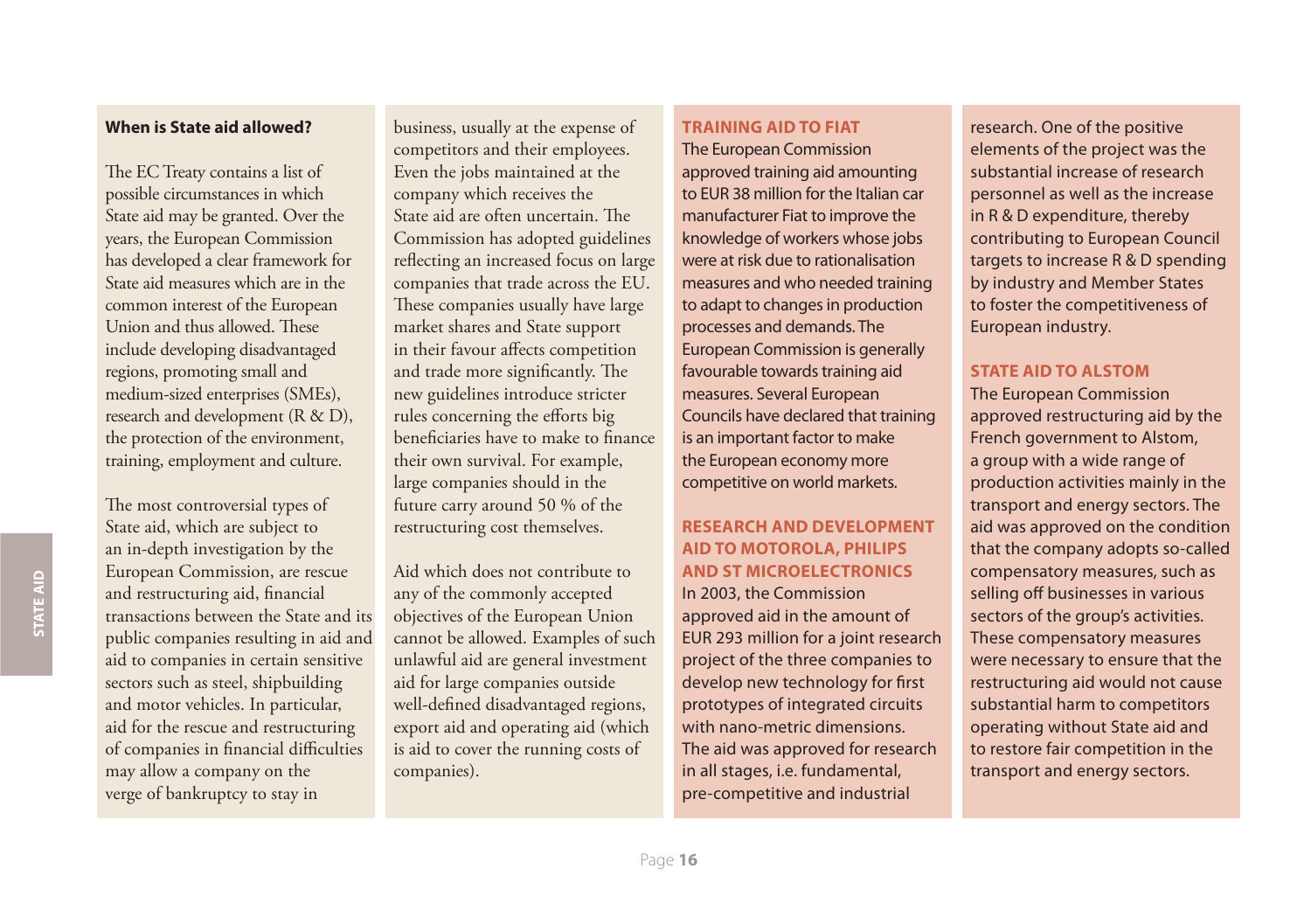# **How does the European Commission monitor State aid?**

Generally, EU Member States are obliged to inform the European Commission about State aid plans by means of a notification prior to their implementation. It is only after the approval of the aid that the Member State is allowed to put it into effect.

In some cases, however, a notification is not required and an information sheet shortly after the aid has been granted is sufficient. This simplification applies to areas where the Commission has considerable experience with certain types of State aid, which contribute to the overall development of the European economy. Among these are aid to encourage training, employment, SMEs and R & D activities, particularly when carried out by SMEs.

Aid of up to EUR 100 000 given to companies over a three-year period is not considered to be State aid as it

is not large enough to have an effect on trade between Member States. This simplification also allows the Commission to focus on more important cases.

The Commission approves around 85 % of all notified State aid measures after a preliminary assessment. It only makes a formal investigation in contentious cases and publishes its decision to do so in the Official Journal and on the competition homepage (http: //europa.eu.int/comm/competition/ state aid/). The procedure gives interested parties the opportunity to comment on the aid and enables the Commission to consider all aspects before reaching a final decision.

The European Commission also investigates aid granted by EU Member States which has not been notified in advance (known as unlawful aid). It might find out about unlawful aid from complaints by companies or individuals, or through reports in the media. In addition to informing the Commission, third parties, usually

competitors, can challenge State aid measures directly before national courts.

If the European Commission finds unlawful aid to be incompatible with the principle of fair competition on the internal market and in violation of EU law, it requires the Member State to abolish the measure and to recover the aid from the beneficiary to restore the situation which existed before the aid was granted.

### **State aid scoreboard**

The European Commission is also in charge of monitoring the overall amount and nature of State aid granted by each EU Member State. Its analysis shows that Member States have reduced the level of State aid considerably in recent years and redirected most State aid to stimulate activities in the common interest of the European Union. This positive development contributes to make the European economy more competitive and improves national markets as well

as Europe's position on the global market. Details of this analysis are published at:

http://europa.eu.int/comm/ competition/state\_aid/scoreboard/ analytical\_section.html

# **SCI SYSTEMS**

In the late 1990s, the Dutch authorities granted SCI Systems a generous aid package to build a factory for the assembly of PCs for Hewlett-Packard in Friesland. In February 2001, the European Commission found that this aid broke the rules on regional investment aid. These rules prevent authorities from having an expensive subsidy race to attract mobile investment projects and the jobs they could bring to their region. Such races would be costly for taxpayers and undermine cohesion objectives because richer authorities could continuously outbid poorer ones. In August 2002, the company paid back NGL 3.8 million (EUR 1.7 million) to the Dutch authorities.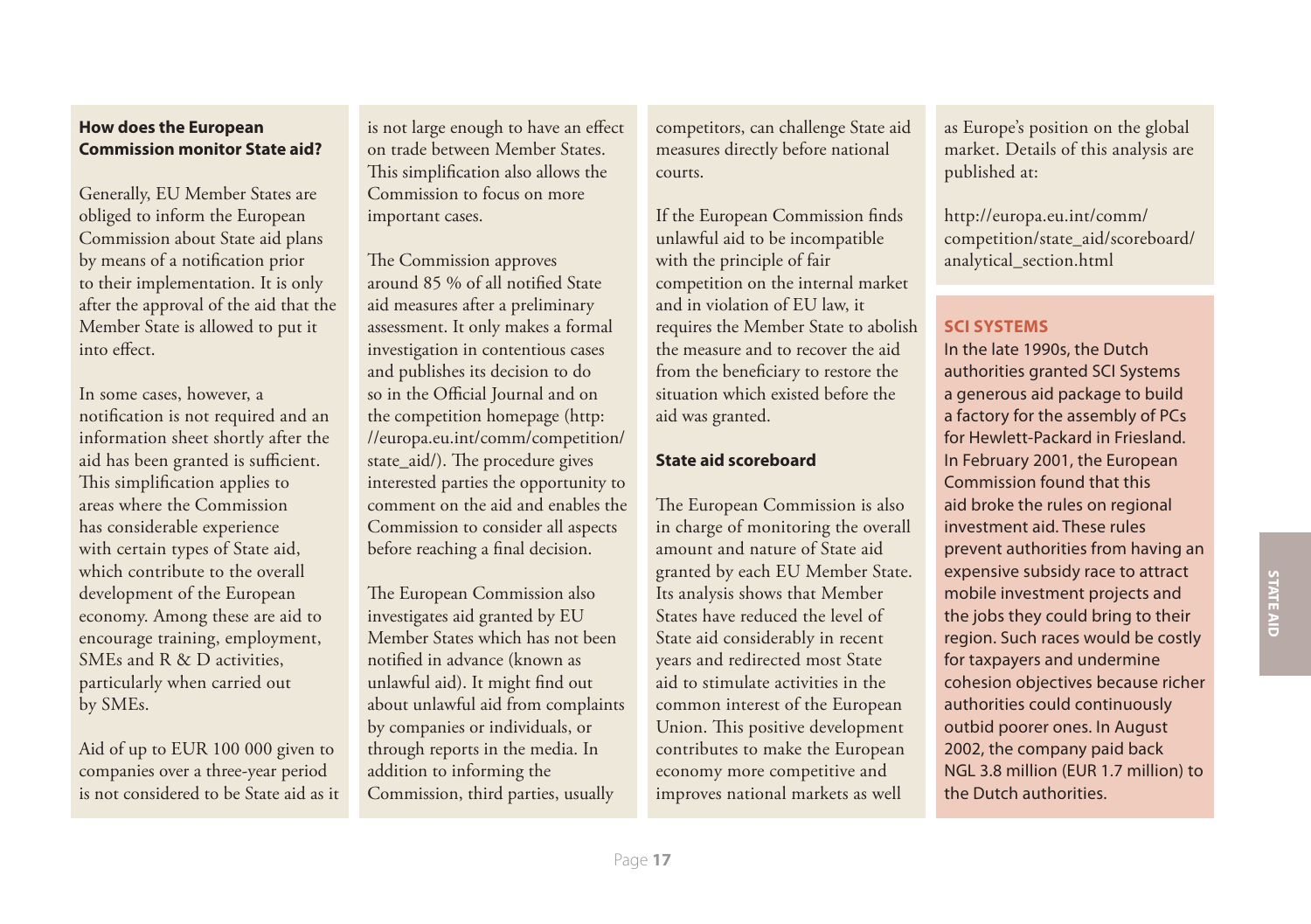# **What measures has the European Commission taken to improve its State aid control system?**

On several occasions, the European Council has underlined the need to grant less but better targeted State aid in order to boost the European economy. The Commission has reacted to this demand by adopting a number of new instruments to accelerate and facilitate the granting of State aid where it would conform to EU objectives.

For example, formalities have been reduced in cases where the aid is likely to be in conformity with European law and generally does not pose problems (see above under 'How does the European Commission monitor State aid?' ). In these cases, Member States need to inform the Commission after granting the aid as a procedure in the interest of transparency.

Another improvement is that the Commission now provides forms for notification and information. The forms have the clear advantage of providing the Commission with the information it needs and of clarifying the required content for the Member States.

Furthermore, enforcement of Commission decisions ordering the recovery of unlawful aid has been improved through the creation of a specialised unit to ensure strict monitoring. The effective recovery is a necessary complement to the Commission's power to control State aid, and Member States now have an increased incentive to implement recovery decisions.

# **Why is particular attention paid to public services which have been opened up to competition?**

Public services (also known as services of general economic interest) are crucial to the proper functioning of the economy as well as our society. Therefore, it has to be guaranteed that public services are available on a continuous and sufficient basis. As mentioned in the previous section on 'Opening up markets

to competition', many of them like postal and transport services, electricity and telecommunications have experienced a radical overhaul through their liberalisation and face difficult situations on the competitive market.

Thus, to ensure the uninterrupted provision of public services, companies in these sectors have to be compensated for costs incurred by assuming this responsibility. However, the possibility that companies use the compensation for activities which should be performed under normal competitive conditions means that this has to be watched closely under State aid rules.

#### **STATE AID TO TV2 DENMARK**

In May 2004, the European Commission ordered the Danish public broadcaster TV2 to pay back excess compensation for public service tasks. It had initiated this investigation following a complaint from a commercial broadcaster operating on the Danish market, claiming that TV2 received State aid to finance its public service tasks. The investigation showed that the total amount of State aid TV2 received exceeded the costs of accomplishing its public service mission by EUR 84.4 million. TV2 could use the excess compensation to finance its commercial activities, unduly favouring it over competitors that did not receive State funding. In order to restore competitive conditions in its commercial activities, the Commission ordered TV2 to refund the excess compensation plus interest.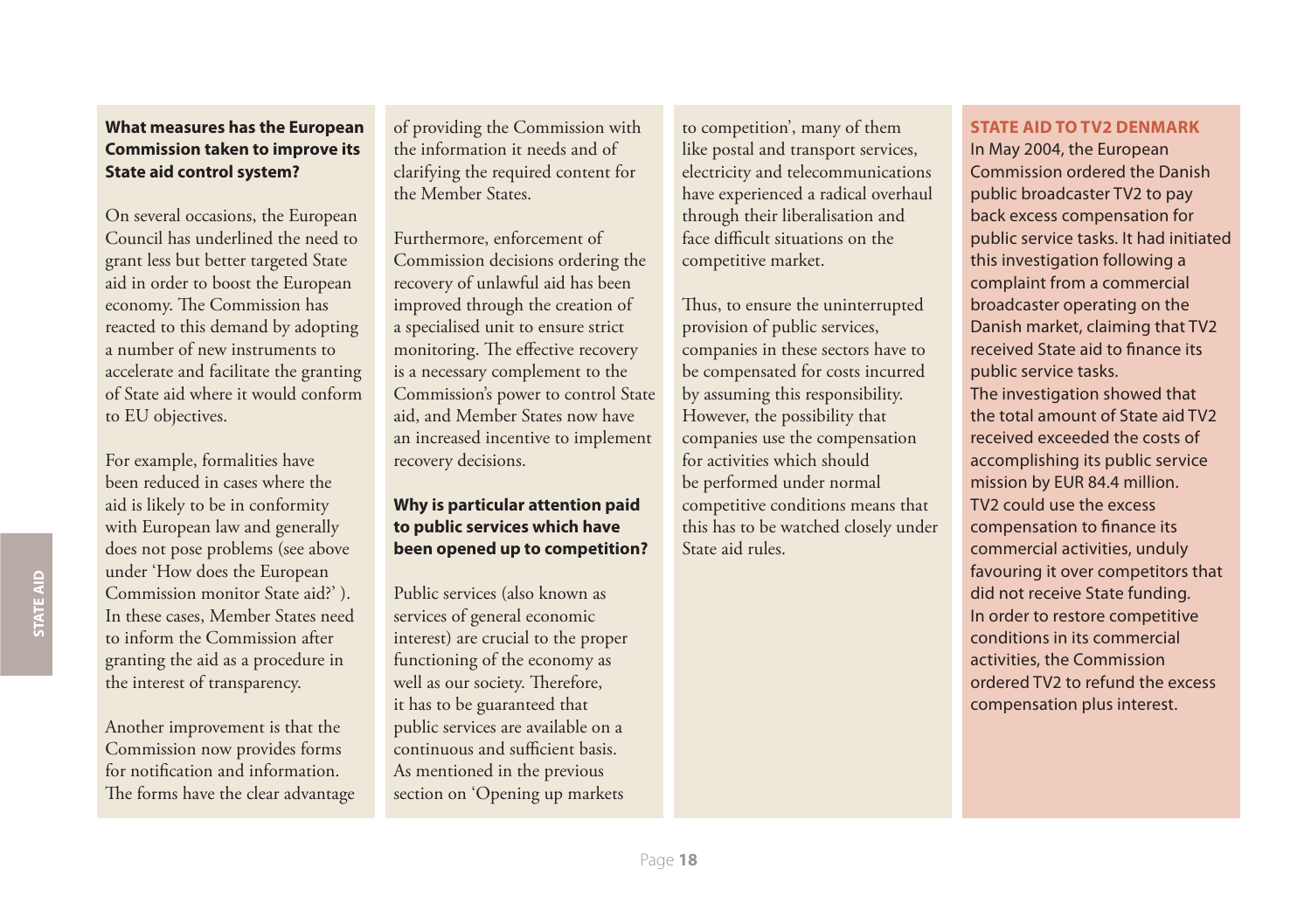# **What are the challenges for the new Member States?**

The 10 new Member States which joined the European Union on 1 May 2004 previously had different traditions concerning State aid. However, since joining, they have had to comply fully with European State aid provisions. This has resulted in a drive for less and better targeted aid, which also helps the new Member States to integrate better into the internal market. As regards State aid measures in the new Member States which already existed before they joined the European Union, these measures continue to be applied without the risk of recovery until they are, where necessary, brought into line with EU State aid rules.



**Legislation: Articles 87, 88 and 89 of the EC Treaty, regulations and block exemptions** 

Article 87 contains the substantive rules governing State aid, namely the general principle that State aid is incompatible with the common market, as well as a list of possible exemption clauses. The Commission has adopted a number of interpretative frameworks and guidelines clarifying how it applies the exemption clauses, thus ensuring a coherent application of State aid rules across all Member States and sectors of the industry. Examples include the Community framework for State aid for R & D and the Community guidelines on State aid for environmental protection. In areas where the Commission has gained sufficient experience, it has adopted a number of legal instruments known as block exemption regulations, setting out the conditions under which Member States may implement aid without notifying it to the Commission. Examples include aid

for training, employment and SMEs. To ensure transparency, however, Member States are obliged to send an information notice to the Commission shortly after the aid is implemented.

Article 88 sets out the basic procedural rules regarding the enforcement of Article 87, in particular the obligation of Member States to notify any plans to grant aid to the Commission and to implement aid only after the Commission's approval. The Treaty provisions have been complemented by the procedural regulation (Council Regulation (EC) No 659/1999) and the implementing regulation (Commission Regulation (EC) No 794/2004).

Article 89 is the legal basis for Council regulations in the State aid field, such as the procedural regulation and the enabling regulation (Council Regulation (EC) No 994/98) which is the basis for block exemption regulations.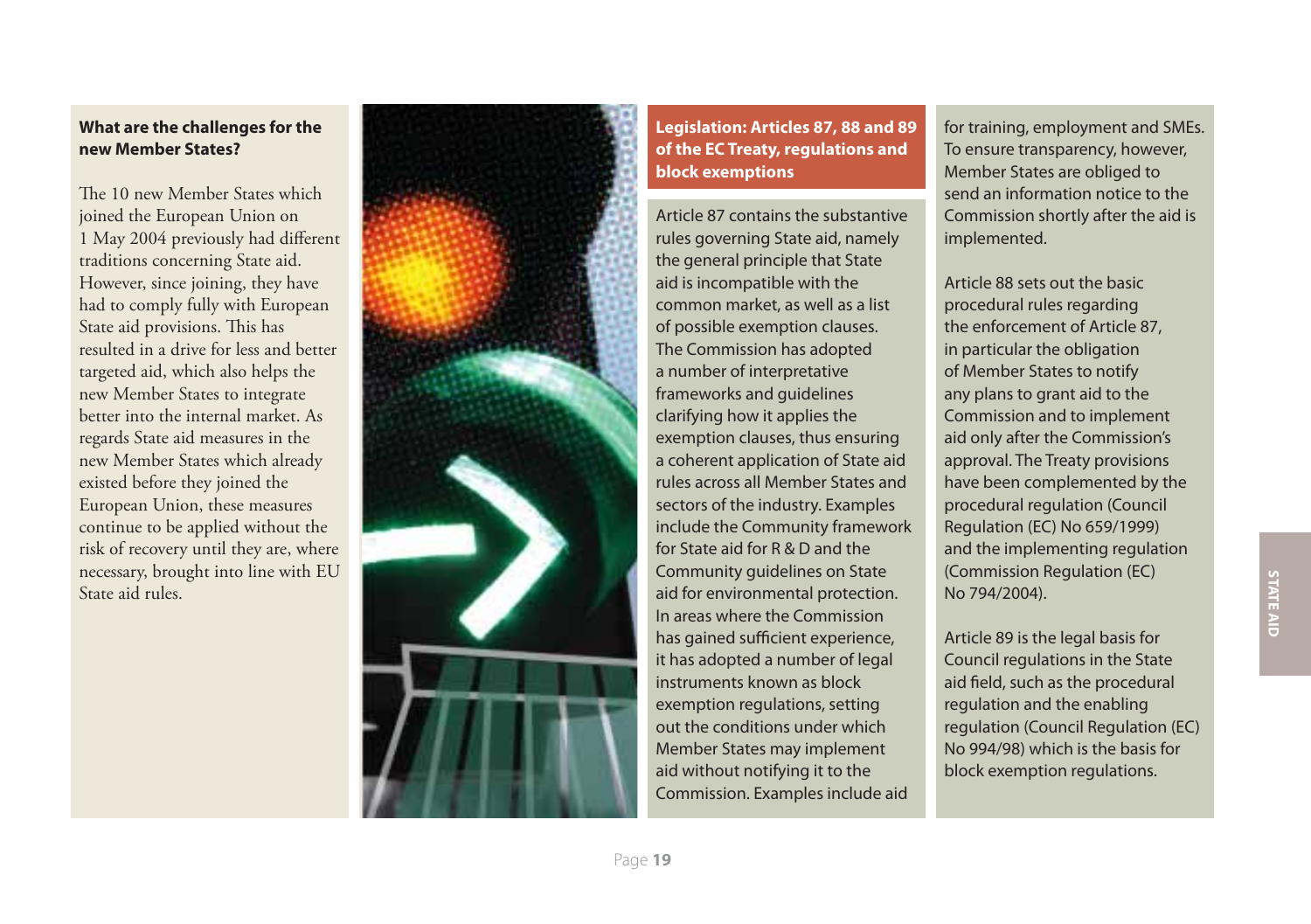# **International cooperation**

**With increasing globalisation, more and more companies, mergers and cartels are international. As a result, the activities of companies based outside the EU may aff ect competition within the EU. This has made international cooperation on competition policy essential.**

**Does the European Commission examine mergers or cartels involving non-EU companies?**

Any company whose activities affect the EU market is subject to European competition law. It does not matter whether the business has its registered office, headquarters or shareholders inside or outside the EU.

This is why European competition authorities may take action if a cartel affects the EU market, even if the companies involved are based outside the EU. The same cartel may also be examined by competition authorities outside the EU.

Likewise, the European Commission can intervene where a merger affects competition in the EU, whether or not the merging companies are based within the EU. Indeed, all mergers involving companies with an aggregate turnover within the EU exceeding

a certain level must be notified to the European Commission for clearance.

# **What gives the European Commission authority to decide whether the behaviour of a non-EU company restricts competition or not?**

Many non-EU companies sell their products globally, including in the European Union, which tends to be one of their main markets. They must therefore respect EU competition rules in the same way that European companies must respect the laws of other countries when operating outside the EU.

# **How are practices which restrict competition dealt with outside the EU?**

Over 100 countries and regions, including the most significant trading partners of the EU, have competition policies. The competition authorities in these countries or regions are increasingly called upon to investigate the same international mergers or take action against international cartels. Almost all of them are members of forums such as the International Competition Network (ICN), which is an informal, worldwide network of competition authorities.

**International Competition Network: see www.internationalcompetition network.org**

The European Commission believes that competition authorities around the world can benefit from pooling their experience and this is why it has been playing a leading role in the ICN since its creation. Even though the ICN was formed quite recently, it has already delivered an impressive series of recommendations within

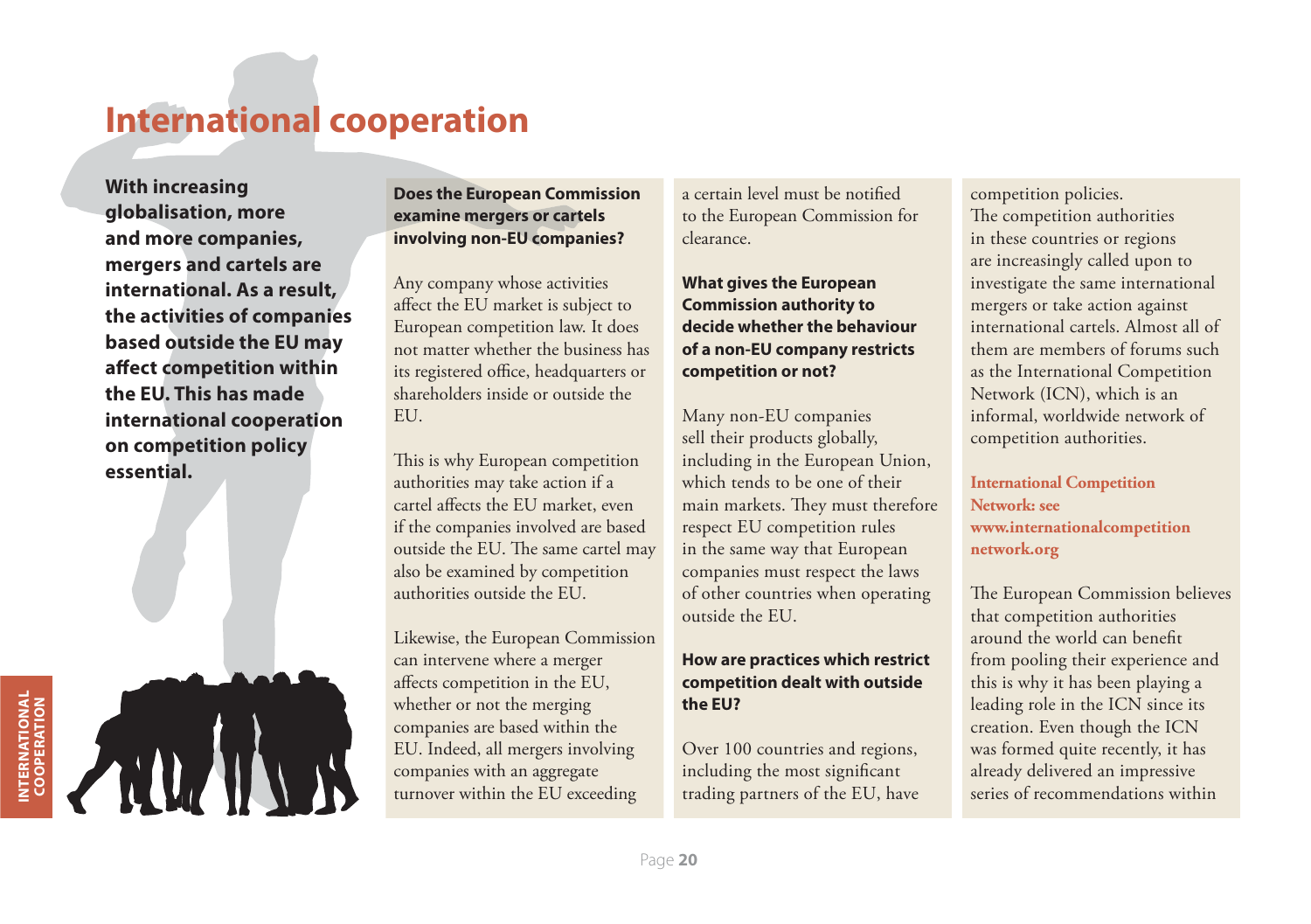a relatively short time. In time, these recommendations should lead to a more coherent approach to competition policy around the world.

# **How does the European Commission cooperate with other competition authorities?**

The European Commission is frequently in contact with competition authorities outside the EU. For example, in Europe the European Commission cooperates with the EFTA Surveillance Authority. Also, the European Commission has coordinated with the Canadian, Japanese and US competition authorities to carry out simultaneous inspections in six EU Member States, Canada, Japan and the US in connection with an alleged international cartel.

The European Commission also discusses technical approaches to specific cases with other competition

authorities which may also be examining the same case. The European Commission believes that this kind of direct cooperation is not only efficient but is also welcomed by the companies concerned, which might otherwise be faced with apparently contradictory remedies imposed by the different competition authorities involved.

The EU has competition cooperation arrangements with several countries and regions. All of these are published on the website of the Directorate-General for Competition of the European Commission.

**Cooperation between the EU and other countries and regions: see http://europa.eu.int/comm/ competition/international/bilateral/ bilateral.html**

# **What are the advantages to EU consumers and companies of the cooperation between the EU competition authorities and other competition authorities?**

The more close-knit the international community of competition authorities is, the more likely it is to ensure that consumers and companies get the best deal in prices and quality by taking uniform and decisive action against companies which form cartels or abuse their market power, affecting different countries or regions. At the same time, by cooperating with competition authorities outside the EU, the European Commission aims to create the level playing field necessary for companies of whatever nationality to compete on their merits even outside the EU.

**International cooperation by the EU on competition matters: see http://europa.eu.int/comm/ competition/international/overview/**

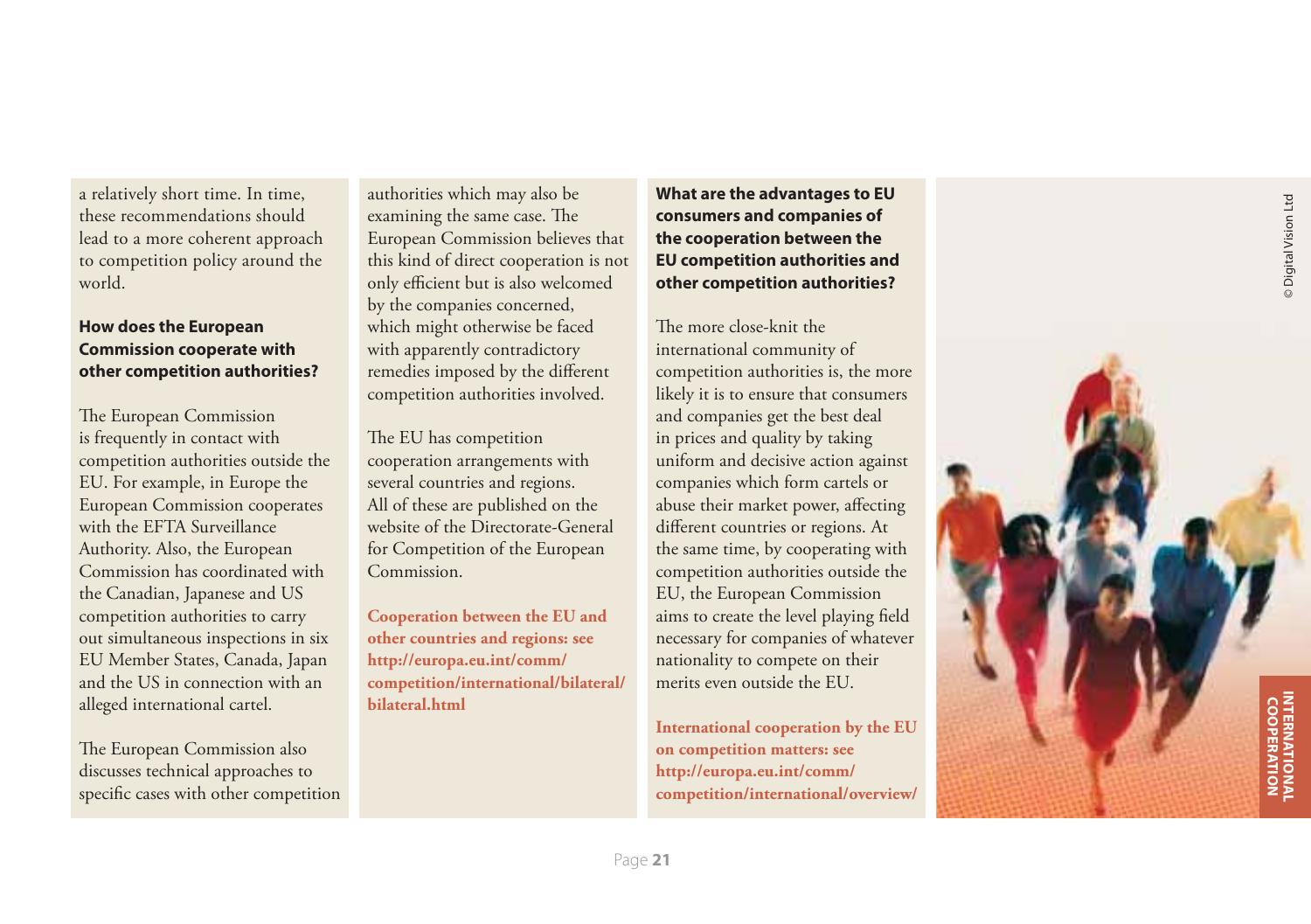# **In practical terms …**

# $\blacksquare$  What can I do if I suspect that **a business practice restricts competition?**

In your daily life, you may come across situations in which there are signs of business practices which may restrict competition, such as those described in this brochure. For instance, companies have sometimes refused to accept orders from consumers from other Member States. Such a refusal may be a sign of illegal, restrictive practices and you may want to inform a competition authority about them.

# **STEP 1: DECIDE WHICH COMPETITION AUTHORITY TO INFORM**

If the situation you have encountered is specific and limited to the country or the area in which you live, or involves no more than three Member States you may in the first place want to contact a national competition authority. The competition authorities of all EU Member States now apply the same competition rules as the European Commission and very often they are well placed to deal with your problem. If you think that a larger number of Member States are concerned, you may primarily choose to contact the European Commission. Even if you are unsure about the scope of the problem, do not hesitate to contact either the European Commission or a national competition authority. The authorities cooperate and may allocate a case that could arise from your report between them as appropriate.

# **STEP 2A: IF YOU WISH TO INFORM THE EUROPEAN COMMISSION**

**Reporting your concerns to the European Commission**

You can report your concerns to the European Commission by e-mail to comp-marketinformation@cec.eu.int. Alternatively, you can write a letter to the European Commission, Competition DG, Antitrust Registry, B-1049 Brussels. Please indicate your name and address, identify the firms and products concerned and describe clearly the practice you have observed. This will help the European Commission to detect problems in the market and can be the starting point for an investigation.

**Making a formal complaint with the European Commission**

If you are directly affected by the practice which you suspect restricts competition and able to provide the European Commission with specific information, you may want to lodge a formal complaint instead. In this case, you would need to fulfil certain legal requirements which are explained in detail in the Commission Notice on the handling of complaints (for further information see http://europa.eu.int/dgcomp/). You can also send an e-mail to comp-market-information@cec.eu.int to ask for further information on the lodging of a formal complaint.

**Informing a consumer association**

As an individual consumer, you may also inform a consumer association of your observations. The consumer association can then decide to pool information received from different consumers and make a formal complaint to the European Commission.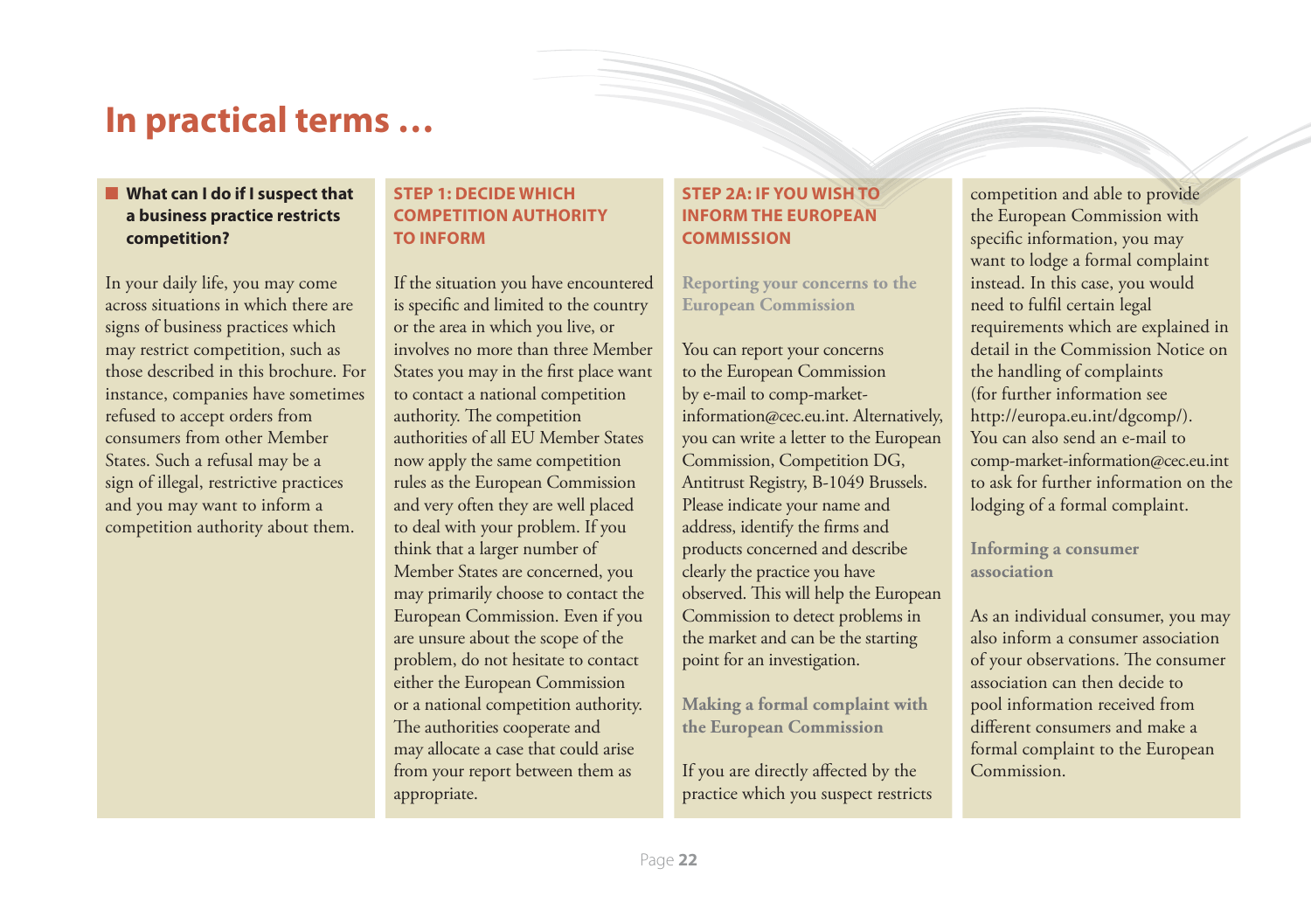

# **STEP 2B: IF YOU WISH TO INFORM A NATIONAL COMPETITION AUTHORITY**

At the end of this brochure you will find a list with contact details of national competition authorities of all EU Member States. National competition authorities in the EU Member States can gather information from the companies concerned and take action to remedy the problem if they find that EU competition law has been broken.

Please note that the procedures followed by the national authorities depend on their national laws and may differ from one EU Member State to another. So, before contacting a national competition authority, you may want to check its website or seek guidance from the authority on how best to report your concerns.

# Q **What can I do if I think my company may be involved in a cartel or is restricting competition in some way?**

If your company decides to take advantage of the European Commission's policy towards companies in a cartel which give inside information about its existence, it may approach the European Commission either directly or through an intermediary, such as a legal adviser. An application for immunity or reduced fines under this policy should be sent to the dedicated fax number: (32-2) 29-94585. This ensures that the precise time and date of the contact is recorded and that the information is treated with the utmost confidentiality. If necessary, initial contact can also be made through the following dedicated telephone numbers: (32-2) 29-84190 or (32-2) 29- 84191. Under the policy, the first company to submit evidence of a

cartel unknown to, or unproved by, the European Commission may receive total immunity from fines. Companies submitting later applications may benefit from reduced fines

If you are an employee or former employee of a company which you believe is restricting competition in some way, you may approach the European Commission using the following dedicated telephone numbers: (32-2) 29-84190 or (32-2) 29-84191 to pass on any information and evidence you may have of this. Your identity will not be disclosed without your consent. Based on the information and evidence you have provided, the Commission may decide to open an investigation.

# **E** How can I make a merger**related complaint or suggestion to the European Commission?**

In case you wish to make a complaint or a suggestion relating to a merger, you may contact the European Commission by e-mail at comp-mergers@cec.eu.int or by writing to:

European Commission Directorate-General for Competition Merger Registry B-1049 Brussels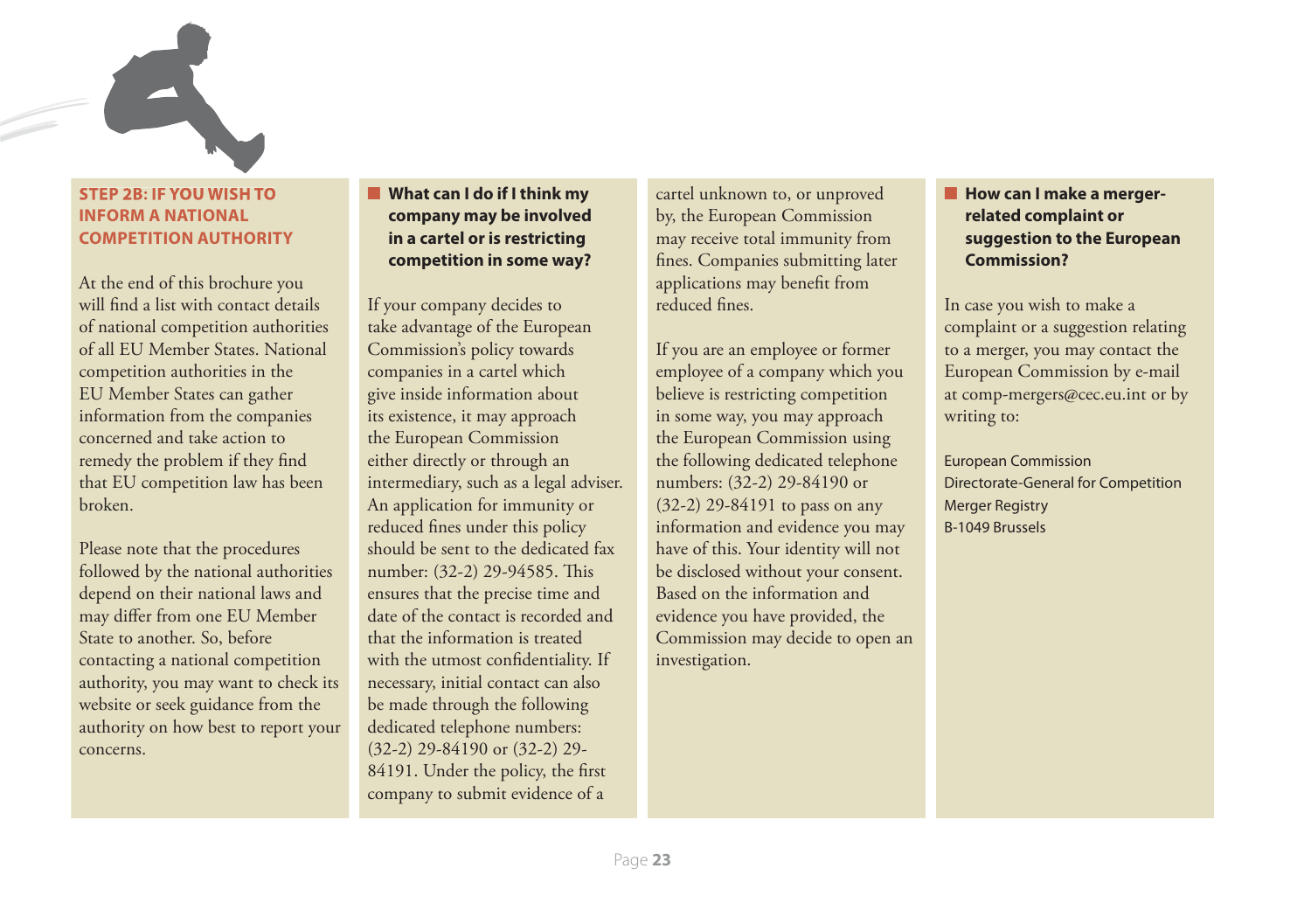# ■ What can I do if competition is **distorted through a State aid measure?**

**Lodge a formal complaint**

You can lodge a complaint with the European Commission if you believe that competition is distorted through a State aid measure. A special form and further guidance are available on the Internet at the following address: http://europa.eu.int/comm/ secretariat\_general/sgb/droit\_com/ index\_en.htm#aides.

**Inform the European Commission during a formal investigation**

You can also make your voice heard when the Commission opens a formal investigation procedure. The Commission must always take this procedural step where it has doubts that State aid can be accepted. A letter will be published in the *Offi cial Journal of the European Union*, explaining the difficulties the Commission has approving the aid and inviting interested

parties to provide comments. The published letters can also be found on the Competition DG website: http://europa.eu.int/comm/ competition/state\_aid/oj/.

# $\blacksquare$  Is there a contact point for **consumers on competition issues?**

The European Commissioner responsible for competition appointed a Consumer Liaison Officer within the Commission's Competition DG to ensure a permanent dialogue with European consumers. To contact him, you may send him an e-mail to his mailbox: comp-consumer-officer@cec.eu.int.

# **Where can I get more information?**

# **From the European Commission**

**On the Internet**

You can find more details about the information contained in this booklet as well as information on mergers notified to the Commission, the full text of competition decisions in the antitrust, merger and State aid areas, and the relevant legislation on the website: http://europa.eu.int/ comm/competition/index\_en.html.

**In print**

The following publications are on sale in print form but can be downloaded free of charge (unless otherwise stated) from the above website:

- the annual *Report on competition policy*;
- information on mergers notified to the Commission, formal decisions of the European Commission in the antitrust, merger and State aid areas, as well as the detailed legislation on which they are based, are published in the *Official Journal of the European Union*;
- *The competition rules for supply and distribution agreements* and the *Competition policy newsletter* are available, free of charge, from the European Commission's representative offices in the EU Member States and from EU Info-Points;
- a review of the work of the European Commission on competition matters is included in the annual *General report on the activities of the European Union,* which can be consulted online on the website http://europa.eu.int/abc/doc/off/rg/ en/welcome.htm

**By e-mail or letter**

If you have any questions about the contents of this booklet, you can send an e-mail to infocomp@cec.eu.int or write to the following address:

European Commission Directorate-General for Competition B-1049 Brussels Tel. (32-2) 29-91111

*Where can I get more information? For contact points in the Member States*  $\rightarrow$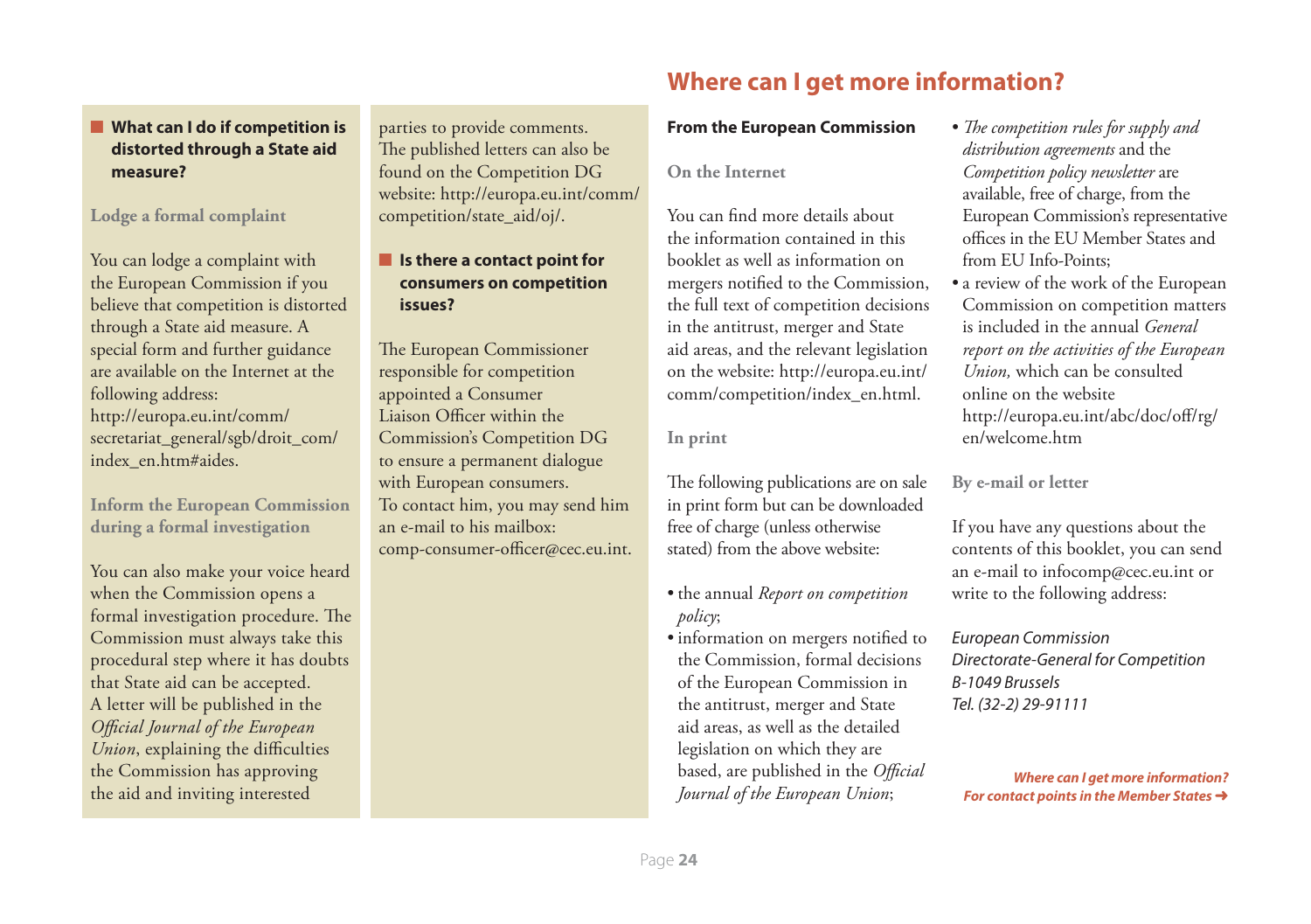# **In the EU Member States** *EU Member States* **FINLAND**

#### **AUSTRIA**

#### *Bundeswettbewerbsbehörde*

Praterstrasse 31 A-1020 Wien Tel. (43-1) 24 50 80 http://www.bwb.gv.at/BWB/ default.htm

### **BELGIUM**

*Conseil de la concurrence/Raad voor Mededinging*

Square de Meeus 23 B-1000 Bruxelles Tel. (32-2) 506 52 19 http://mineco.fgov.be/redir\_ new.asp?loc=/organization\_ market/competition/ competition\_fr\_004.htm

*SPF économie, PME, classes moyennes et énergie/FOD Economie, KMO, Middenstand en Energie Service de concurrence Corps des rapporteurs*

North Gate III — Blvd du Roi Albert II 16 B-1000 Bruxelles Tel. (32-2) 506 51 11 http://mineco.fgov.be/

#### **CYPRUS**

# *Commission for the Protection of Competition*

46, Themistokle Dervi Street — Medcon Tower, 4th floor CY-1066 Nicosia Tel. (357-22) 87 59 12 http://www.competition.gov.cy/

### **CZECH REPUBLIC**

*Offi ce for the Protection of Competition*

Joštova 8 CZ-601 56 Brno Tel. (420-54) 216 11 11 http://www.compet.cz/index.htm

#### **DENMARK**

*Konkurrencestyrelsen — Danish Competition Authority*

Nyropsgade 30 DK-1780 København-V Tel. (45) 72 26 80 00 http://www.ks.dk/

### **ESTONIA**

#### *Competition Board (Konkurentsiamet)*

Lõkke tn 4, EE-15184 Tallinn Tel. (372) 680 39 42 http://www.konkurentsiamet.ee/

*Finnish Competition Authority (Kilpailuvirasto)*

PO Box 332 FIN-00531 Helsinki Tel. (358-9) 731 41 http://www.kilpailuvirasto.fi/cqibin/suomi.cgi

#### **FRANCE**

### *Conseil de la concurrence*

11, rue de l'Échelle F-75001 Paris Tel. (33) 155 04 00 00 http://www.conseilconcurrence.fr/user/index.php

*Ministère de l'économie, des fi nances et de l'industrie direction générale de la concurrence, de la consommation et de la répression des fraudes (France)*

59, boulevard Vincent-Auriol F-75703 Paris Cedex 13 Tel. (33) 144 97 27 01 http://www.finances.gouv.fr/ DGCCRF/

### **GERMANY**

#### *Bundeskartellamt*

Kaiser-Friedrich-Straße 16 D-53113 Bonn Tel. (49-228) 949 90 http://www.bundeskartellamt.de/

# **GREECE**

#### *Hellenic Competition Commission*

Kotsika 1A and Patission Ave. 70 GR-10434 Athens http://www.epant.gr/

# **HUNGARY**

*Hungarian Competition Authority (Gazdasági Versenyhivatal)*

Alkotmány u. 5 HU-1054 Budapest Tel. (36-1) 472 89 00 http://www.gvh.hu/

### **IRELAND**

### *Irish Competition Authority*

Parnell House — 14 Parnell Square Dublin 1, Ireland Tel. (353-1) 804 54 00 http://www.tca.ie/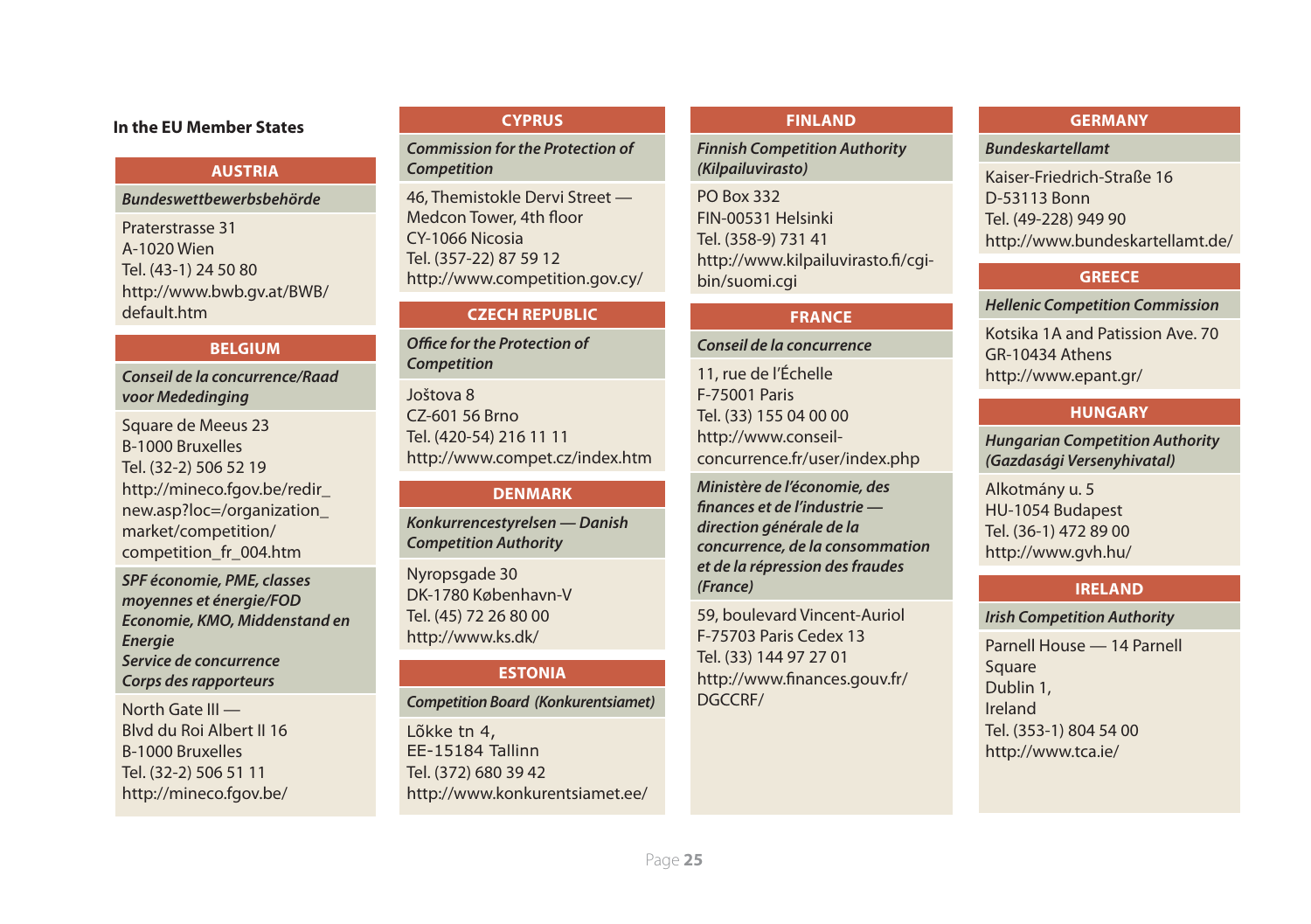#### **ITALY**

*Autorità garante della Concorrenza e del Mercato*

Piazza Verdi, 6/A I-00198 Roma Tel. (39) 685 82 14 31 http://www.agcm.it/

*Banca d' Italia Servizio Concorrenza Normativa e Aff ari generali*

Via Milano, 53 I-00184 Roma

# **LATVIA**

*Competition Council*

5a Blaumana Street LV-1011 Riga Tel. (371) 728 28 65 http://www.competition.lv/

### **LITHUANIA**

*Competition Council*

A. Vienuolio str. 8 LT-01104 Vilnius Tel. (370-5) 212 64 92 http://www.konkuren.lt

#### **LUXEMBOURG**

#### *Conseil de la Concurrence*

Case Postale 97 19–21, Blvd Royal L-2914 Luxembourg

*Ministère de l'Economie et du Commerce Extérieur Inspection de la concurrence*

# Case Postale 97 19–21, Blvd Royal L-2914 Luxembourg Tel. (352) 478–1 http://www.eco.public.lu/

# **MALTA**

#### **Office for Fair Competition**

Cannon Road MT — CMR 02 Sta Venera Tel. (356) 21 23 35 65 http://www.mfin.gov.mt/

### **THE NETHERLANDS**

*Nederlandse Mededingingsautoriteit (NMa)*

Postbus 16326 2500 BH Den Haag **Netherlands** http://www.nmanet.nl/ public information line: info@nmanet.nl or telephone: (31-70) 330 13 06

#### **POLAND**

# *Offi ce for Competition and Consumer Protection*

Plac Powstańców Warszawy 1 — Skrytka Poczt. P-36 PL-00-950 Warszawa Tel. (48-22) 556 08 00 http://www.uokik.gov.pl/

#### **PORTUGAL**

#### *Autoridade da Concorrência*

Rua Laura Alves, nø 4 — 7ø andar P-1050-138 Lisboa Tel. (351-21) 790 20 00 http://www.autoridadedaconcor rencia.pt/

#### **SLOVAK REPUBLIC**

#### **Antimonopoly Office**

Drienova 24 SK-826 03 Bratislava Tel. (421-2) 48 29 71 11 http://www.antimon.gov.sk/

#### **SLOVENIA**

#### **Competition Protection Office**

Kotnikova 28/VII SI- Ljubljana Tel. (386-1) 478 35 97 http://www.sigov.si/uvk/

#### **SPAIN**

*Ministerio de Economía y Hacienda — Dirección General de Defensa de la Competencia – Servicio de Defensa de la Competencia*

Paseo de la Castellana, 162 E-28071 Madrid Tel. (34) 915 83 00 56 http://www.mineco.es/dgdc/sdc/

*Tribunal de la Defensa de Competencia*

Velázquez,147 E-28002 Madrid Tel. (34) 915 68 05 10

# **SWEDEN**

#### *Konkurrensverket*

Sveavägen 167 SE-103 85 Stockholm Tel. (46-8) 700 16 00 http:// www.kkv.se/

### **UNITED KINGDOM**

#### **Office of Fair Trading**

Fleetbank House 2–6 Salisbury Square London EC4Y 8JX United Kingdom Tel. (44-20) 72 11 80 00 http://www.oft.gov.uk/ default.htm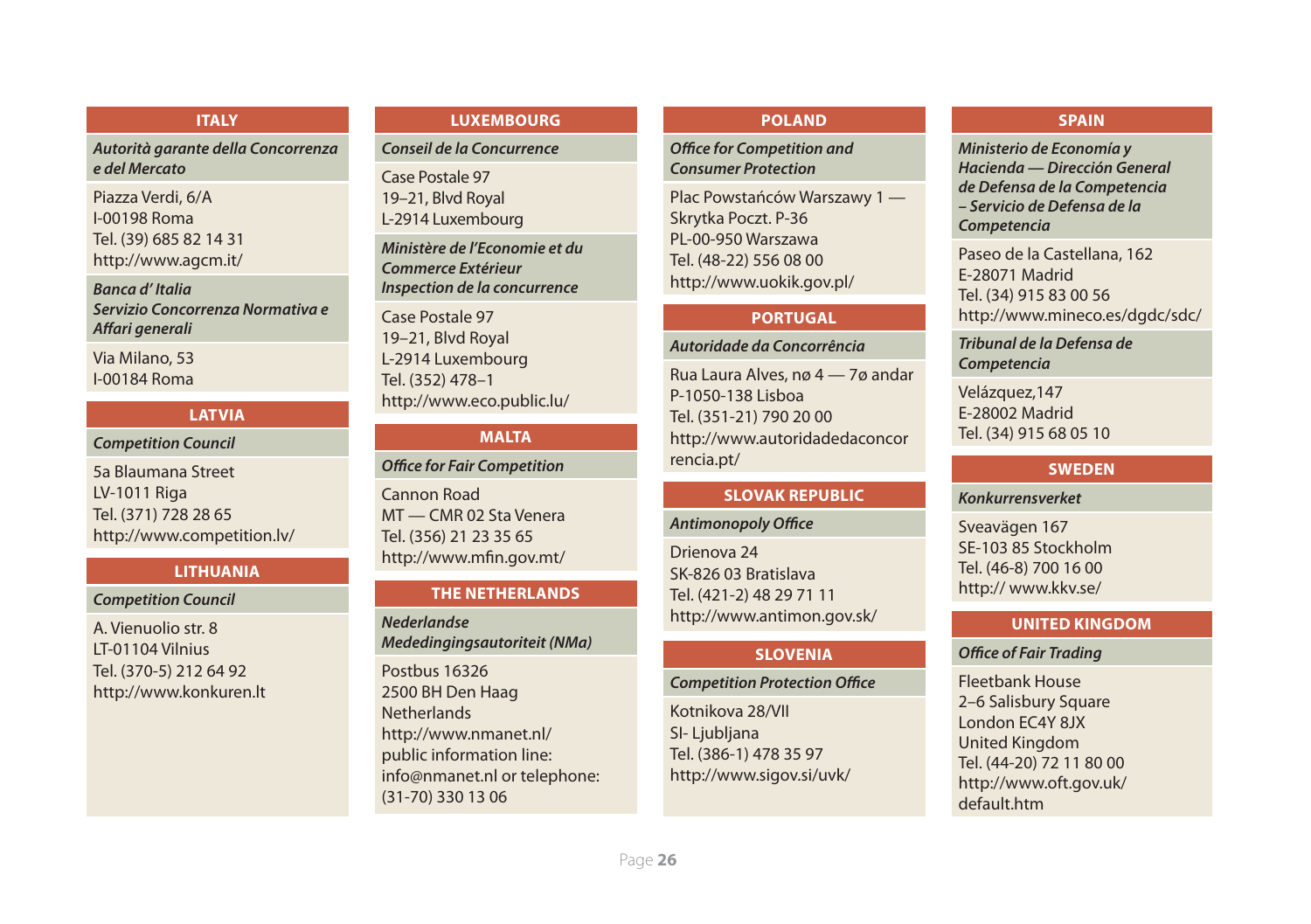# **Glossary** European Commission and the Commission of the Commission and the Commission of the Commission of the Commission

# **Abuse of a dominant position**

— Occurs when a dominant player in a market maintains or increases its position in the market by using business practices which restrict competition

**Antitrust** — Competition rules governing agreements and business practices which restrict competition and prohibiting abuses of dominant positions

**Cartel** — A group of competitors which join together to limit competition, e.g. by controlling prices or sharing markets

**Competition** — Independent companies selling similar products or services compete with each other on, for example, price, quality and service to attract customers

**Dominant player** — A company is a dominant player in a market if it can change, for example, the price or quality of its product

in that market independently of its competitors, customers and suppliers without significantly affecting its sales

**European Competition Network (ECN)** — The network through which the European Commission and the national competition authorities in the EU Member States cooperate with each other

**International Competition Network (ICN)** — An informal, worldwide network of competition authorities

**Leniency** — Companies involved in cartels are encouraged to cooperate with competition authorities by the possibility of a total or partial reduction in the fines imposed for taking part in a cartel

**Liberalisation** — The opening up of markets such as transport, postal services, electricity and telecommunications to competition

**Market** — The business or trade in a particular product or service

**Market share** — The sales made by a company in a market as a proportion of the total sales generated in that market

**Merger** — The legal combination of two or more firms

**Parallel trade — Occurs when** traders buy products in countries where they are sold at lower prices and sell them in high-price countries

**State aid** — Intervention by national authorities (at national, regional or local level) to support a specific economic activity using public resources

#### **EU competition policy and the consumer**

Luxembourg: Office for Official Publications of the European Communities

2004 — 27 pp. — 25 x 17.6 cm

ISBN 92-894-6574-3

*Europe Direct is a service to help you fi nd answers to your questions about the European Union* **Freephone number: 00 800 6 7 8 9 10 11**

A great deal of additional information on the European Union is available on the Internet. It can be accessed through the Europa server (http://europa.eu.int).

Cataloguing data can be found at the end of this publication. Luxembourg: Office for Official Publications of the European Communities, 2004

ISBN 92-894-6574-3 © European Communities, 2004 Reproduction is authorised provided the source is acknowledged.

Printed in Belgium

PRINTED ON WHITE CHLORINE-FREE PAPER